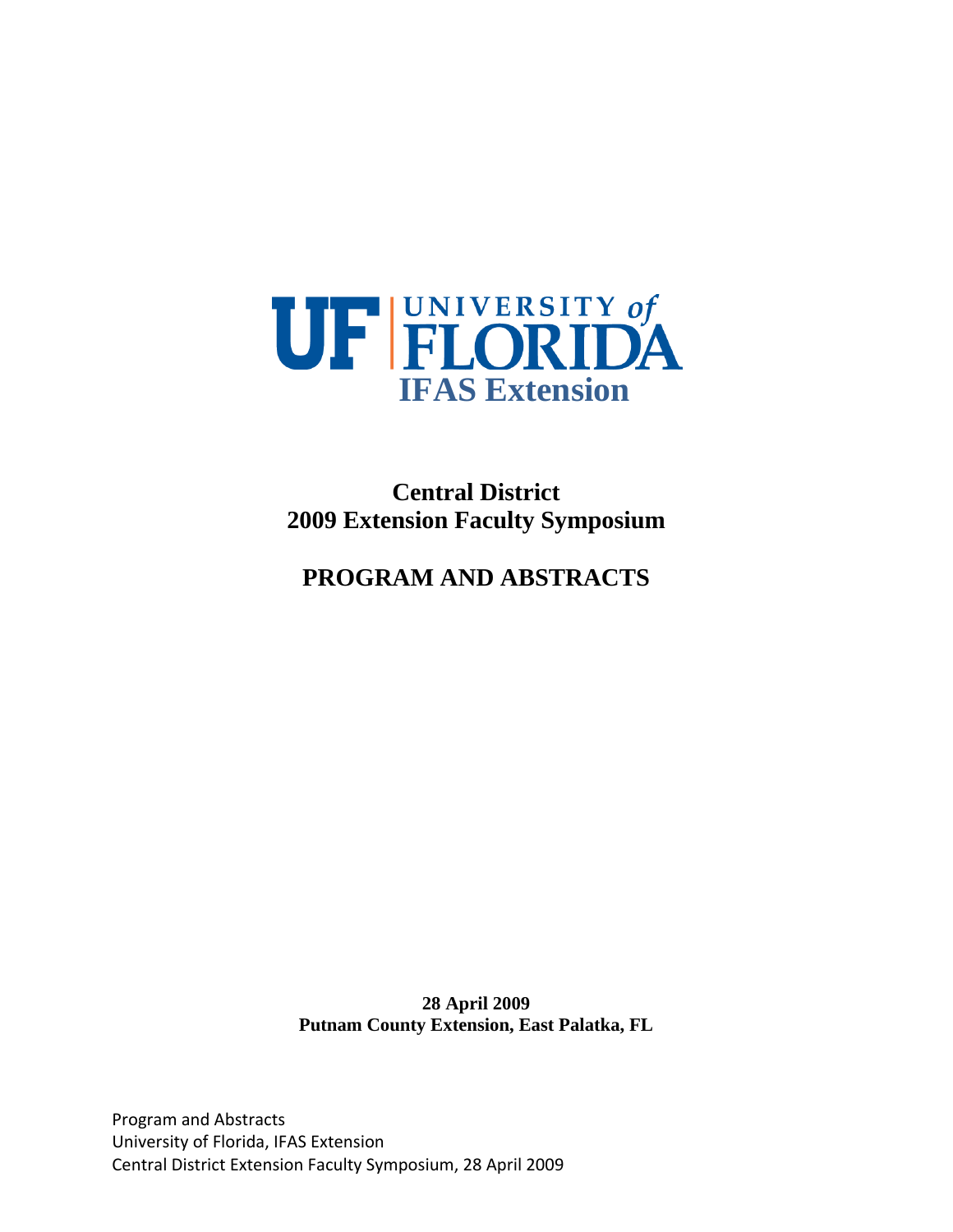



### **UF/IFAS EXTENSION**

### **2009 Central District Extension Faculty Symposium 28 April 2009 Putnam County Extension, East Palatka, FL 32131**

#### **PROGRAM**

| $9:30$ A.M. $-10:00$ A.M.<br>$10:00$ A.M. $- 10:30$ A.M.<br>$10:30$ A.M. $- 10:15$ A.M. | Registration and poster set up<br>WELCOME – Edsel Redden, County Commissioner, Tim Momol, Tom Obreza<br>Update on the Hastings Research Center – University of Florida Partnership for<br>Water, Agricultural and Community Sustainability – Scott Taylor and Sharon<br>Treen. |
|-----------------------------------------------------------------------------------------|--------------------------------------------------------------------------------------------------------------------------------------------------------------------------------------------------------------------------------------------------------------------------------|
| $10:15$ A.M $- 11:45$ A.M.                                                              | Extension Update – Tom Obreza                                                                                                                                                                                                                                                  |
| $11:45$ A.M. $-1:15$ P.M.                                                               | <b>Lunch and Poster Session</b>                                                                                                                                                                                                                                                |
|                                                                                         | <b>Moderator of the Poster Session, Geralyn Sachs</b><br>Authors will be present at their posters from 12:15 P.M to 1:15 P.M.                                                                                                                                                  |
| $1:15$ P.M. - 1:45 P.M.                                                                 | "Turning Point: Audience Evaluation Tool" – Norma Samuel (Marion County)                                                                                                                                                                                                       |
|                                                                                         | and Natasha Masciarelli.                                                                                                                                                                                                                                                       |
| $1:45$ P.M. $- 2:15$ P.M.                                                               | "Pod Casting" – Linda Seals (Brevard) and Beth Shepard (Brevard)                                                                                                                                                                                                               |
| $2:15$ P.M. $- 2:30$ P.M.                                                               | <b>BREAK</b>                                                                                                                                                                                                                                                                   |
| $2:30$ P.M. $-3:00$ P.M.                                                                | "Enhance Your Extension Programs with Elluminate" – Gustav (Gus) Koerner                                                                                                                                                                                                       |
|                                                                                         | (Brevard)                                                                                                                                                                                                                                                                      |
| 3:00 P.M. - 3:30 P.M.                                                                   | "Introduction to SharePoint" – Ben Beach – IFAS/IT                                                                                                                                                                                                                             |
| $3:30$ P.M.                                                                             | Program Adjournment                                                                                                                                                                                                                                                            |

#### **Organizing Committee**

Edsel Redden (Co-Chair) – Putnam County David Dinkins (Co-Chair) – St. Johns County Wendy Lynch (Registration Coordinator) – Putnam County Geralyn Sachs (Abstract and Poster Coordinator) – St. Johns County Crystal McCazzio (Member) – Putnam County Joe Sewards (Member) - Putnam/St. Johns County

**Technical Support**

Francis Ferguson (IFAS/IT) Nikki Wilson (Central District)

Program and Abstracts University of Florida, IFAS Extension Central District Extension Faculty Symposium, 28 April 2009 Page 1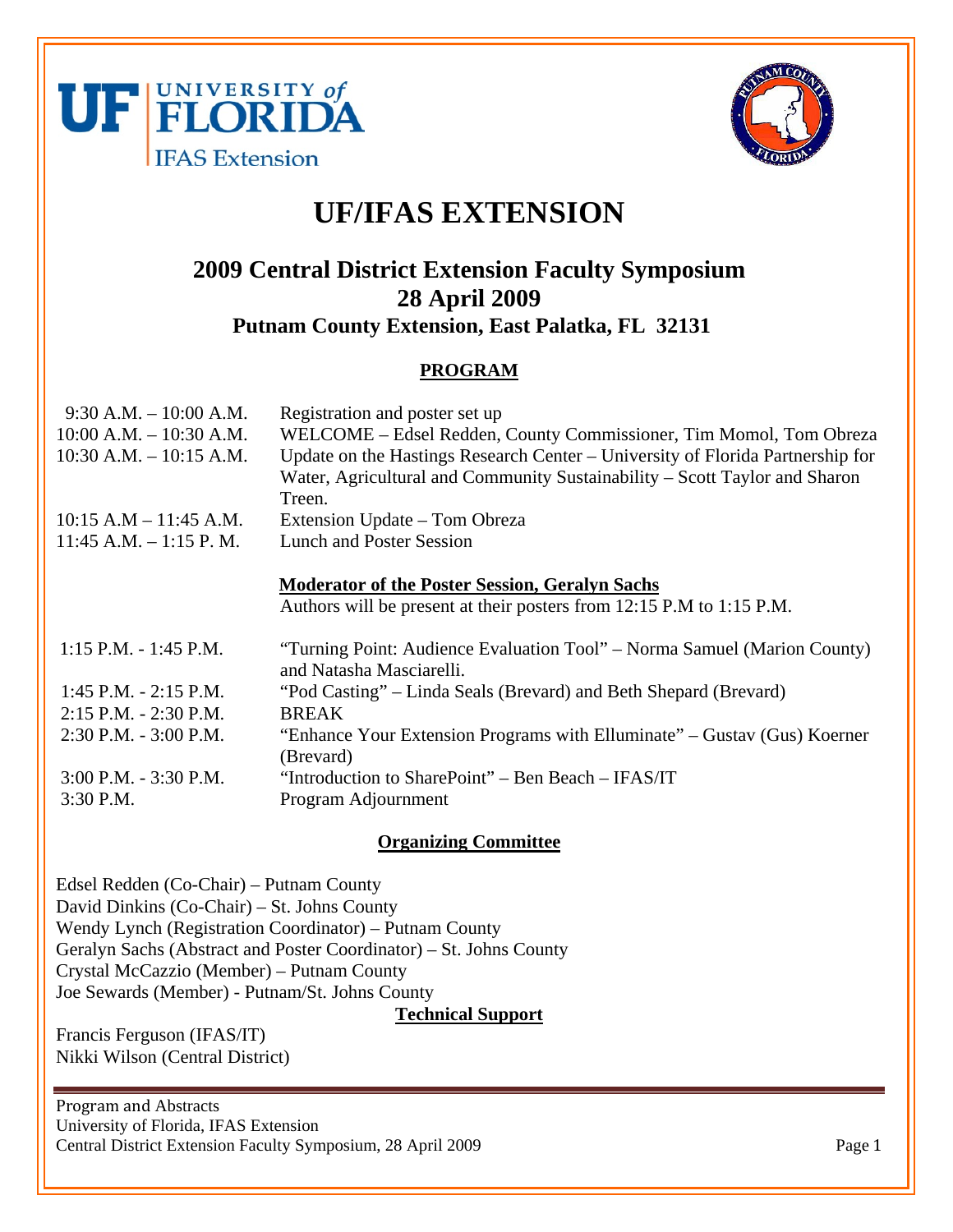Youth are in great need of life skill building activities to give them the skills they will need to be good, productive citizens of their communities. According to the 2007-2008 annual report from the Florida Department of Juvenile Justice the state of Florida spends approximately 134.7 million dollars on detention services and had 51,071 admissions last year. It is also known that we experience an increase in juvenile crimes during hours their parents are at work and they are not at school. Over the summer many youth are left at home while their parents go to work and this is a great opportunity for 4-H programming in the form of day camps. Sport fishing is a great way to encourage youth to explore the outdoors while teaching skills such as critical thinking, teamwork, communication, decision making, learning to learn and much more. During the summer of 2008, Putnam County 4-H held a sport fishing day camp that incorporated subject matter such as casting, healthy environmental practices, food chains, parts of a fish and lure making. Through a grant provided by Fish Florida, Putnam County 4-H obtained 45 fishing poles and tackle boxes filled with equipment for the youth to use. The camp provided the opportunity for some youth to catch their very first fish which only increased their excitement about learning and participating in skill building activities. During the day camp, organizations like WAV (Watershed Action Volunteers) came out with their environmental models to help teach the importance of working together to take care of the environment and demonstrating ways to do that. The sport fishing day camp offered hands on opportunities for youth to use critical thinking to improve their angling skills and learn more about the sport of fishing altogether. Also incorporated into the day camp were recreational, healthy lifestyle activities and fun teambuilding games. Through pre and post evaluations the youth exhibited as high as a 75 percent increase in knowledge and skills after participating in the day camp. Also as a result, youth who participated in this day camp signed up to be a part of other 4-H programs including our week long residential camp held at the 4-H camping center, Camp Ocala. This is an exceptional way to teach life skills to youth that keeps the program exciting, hands on and supportive of life skill development.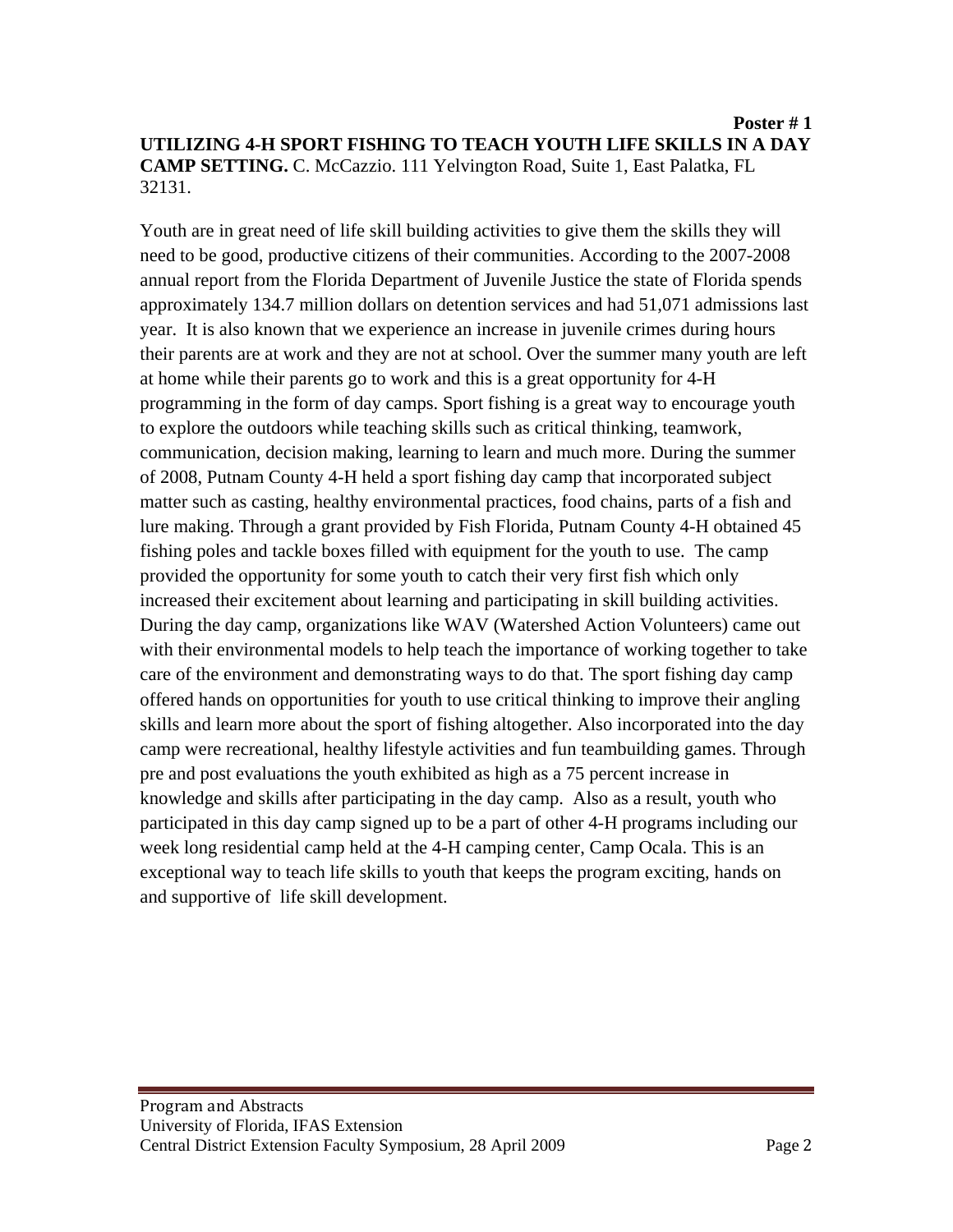#### **THE ORGANWISE GUYS AND TEACHING HEALTHFUL LIVING TO YOUTH.** W. Lynch. 111 Yelvington Road, Suite 1, East Palatka, FL 32131.

Obesity has become an epidemic in the United States. This escalating problem has significant costs including financial and health-related costs including death. This concern is also true for youth. According the Center for Disease Control, the numbers of obese youth ages 6 - 11 have more than doubled in the past twenty years and that these children are more likely to become overweight or obese adults. Childhood obesity is commonly associated with multiple health concerns such as asthma, type II diabetes, hypertension, musculoskeletal and psychological challenges. Interventions are necessary to reduce the prevalence of childhood obesity. Healthful behaviors must be introduced, modeled and reinforced early in childhood. In the elementary school classrooms, teachers need additional resources to increase the nutrition knowledge, improve eating habits, and ways to increase physical activity of their students. The Organ Wise Guys is a science based curriculum that introduces health, nutrition, and the importance of daily physical activity in a creative, fun approach using organ-like characters. The program is designed to teach elementary school-age children ways to increase their basic nutrition knowledge and physical activity level to help prevent them from developing future health problems, such as, obesity later in life. The Organ Wise Guys objectives: Youth will: Increase their basic nutrition knowledge, increase their level of physical activity by incorporating ten minutes of physical activity into the student's day while also keeping them on task in academics, learn about the importance of making healthy food choices and being physically active, and learn about the digestive system of the body. To reach the maximum number of youth, a teacher training was presented to participating schools, as well as, an OrganWise Guys kick-off celebration to get the children excited about the program. Curriculum is provided to all of the teachers for their students and is funded by the Family Nutrition Program grant. Almost two thousand youth have demonstrated their ability to make healthy food selections. Based on a pre and post test, teachers have reported a ten percent increase in their students' knowledge of healthful living. The OrganWise Guys program began in four classrooms and has grown to twenty-nine classrooms in just one year. As the program continues to grow more children will benefit from this curriculum by learning the necessary life skills to healthful living and reduce their risk of obesity and weight-related health costs.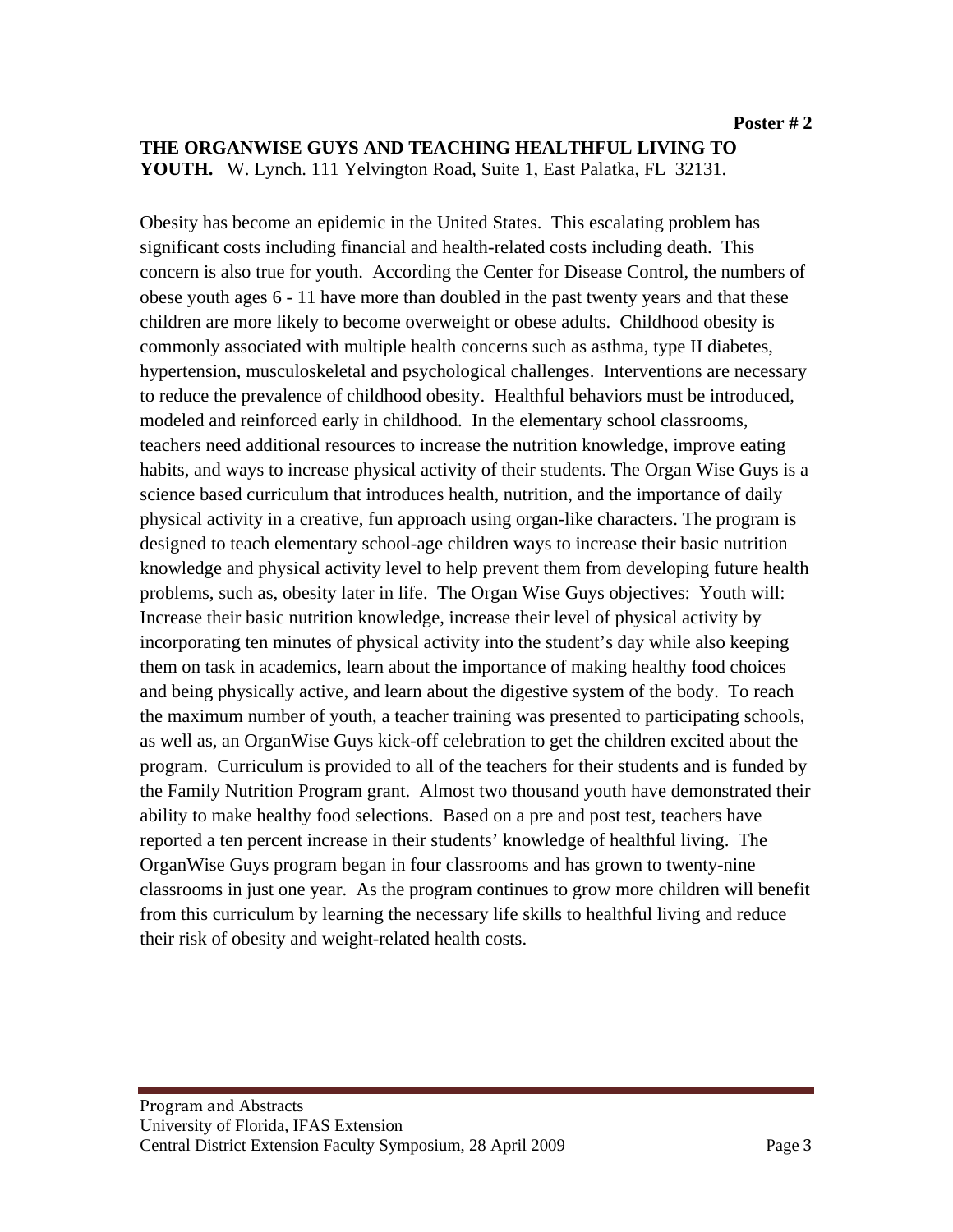#### **BUTTERFLIES FOR CENTRAL FLORIDA, AN INDOOR ATRIUM.** B. Burn. UF/IFAS Sumter County Extension, 7620 SR 471 Ste 2, Bushnell, FL 33513

The Sumter County Fair Open Exhibit Coordinators requested a butterfly atrium for guests to experience at the 2008 Sumter County Fair. The atrium demonstrated butterfly nectar plants, host plants, puddling areas, butterflies suited for Central Florida and the life stages of butterflies to its visitors. The objective was to develop and sustain a live, educational butterfly display which provided participants with the knowledge and tools needed to create their own butterfly garden. Methods included an indoor walk thru butterfly atrium, posters, and plant labels. UF/IFAS and Southwest Florida Water Management District educational tools were utilized. These resources were created and/or utilized to give residents a clear understanding of butterflies and their needs in Central Florida landscapes. In order to sustain the exhibit, live butterflies were purchased and placed in the butterfly atrium throughout the week. Nectar plants were displayed and misted with water and Gatorade to provide an additional food source for the butterflies. Plant watering needs were maintained and outdoor carpeting was utilized to help absorb any draining water. A combination of florescent and halogen lights were operated as a light source for butterfly and plant needs. Residents used the posters and plant labels while visiting the atrium and left with a butterfly ID chart, a list of host and nectar plants, and publication "Getting Started in Butterfly Gardens". The project results included disseminating educational materials that provided participants with the knowledge and skills needed to create their own Central Florida butterfly garden. Butterflies exhibited low feeding or flying activity throughout the atrium and lived for approximately three days. In conclusion, a wide range of residents were observed using the educational posters and labels to identify plants and understand butterfly needs. Improvements would be to provide more light and heat which is necessary for actively feeding and flying butterflies.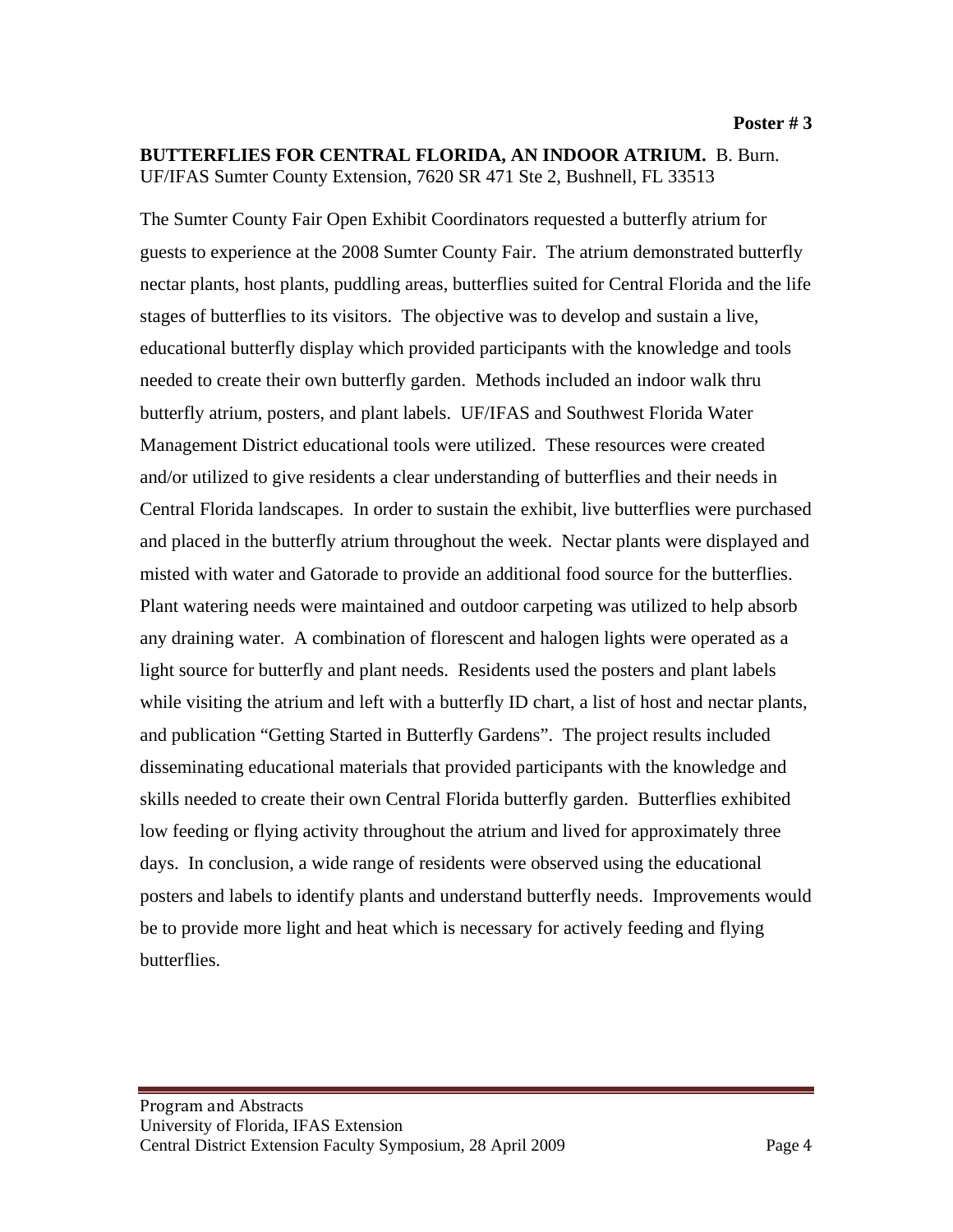**SMALL STEPS TO HEALTH AND WEALTH WORKSHOP TRAINING AT THE BRIDGES ACROSS AMERICA.** C. Mondelus Orange County/University of Florida Extension, 6021 S. Conway Rd. Orlando, FL 32812

Situation/Objective: Many ex-inmates leaving Florida Correctional Facilities have loweducation backgrounds and insufficient job skills. These limiting factors create challenges to the transition process they experience when re-joining society. The lack of skills to positively generate and manage income along with poor nutrition practices as a result of low education lowers their quality of life. Because of the current economic conditions, educational workshops that focus on health and wealth management for exinmates are at its highest need. The Small Steps to Health and Wealth curriculum was developed at Rutgers University by the New Jersey Cooperative Extension Service. The curriculum is designed to teach how health and wealth have a direct correlation to one another. Participants learn strategies to increase health and wealth by applying theories of positive behavior change. Method: The Small Steps to Health and Wealth (SSHW) workshops were held at the Bridges of America Transitional Facilities in Orlando, Florida. The eight week program was given once weekly to 68 male inmates. PowerPoint presentations were developed to coincide with an adapted SSHW curriculum created by University of Florida IFAS Extension Financial Management specialist. Personal stories were incorporated as well as the money management game *PAY DAY* and a cooking demonstration applying the information covered in workshop sessions. Results: Fifty-one of the 68 inmates received certificates of completion. Program evaluations reported 51% plan to: reduce drinking sugary drinks and increase water intake, increase fruits and vegetable intake, and increase exercise. Forty-three percent (43%) reported reducing fat intake. With regards to financial changes, 37% reported improving budgeting practices, 35% said they plan to reduce wasteful spending, 25% will start saving pocket change and 33% will increase financial planning for their future. Conclusion: SSHW motivated the participants to make lifestyle changes that will positively influence their health and wealth and quality of life.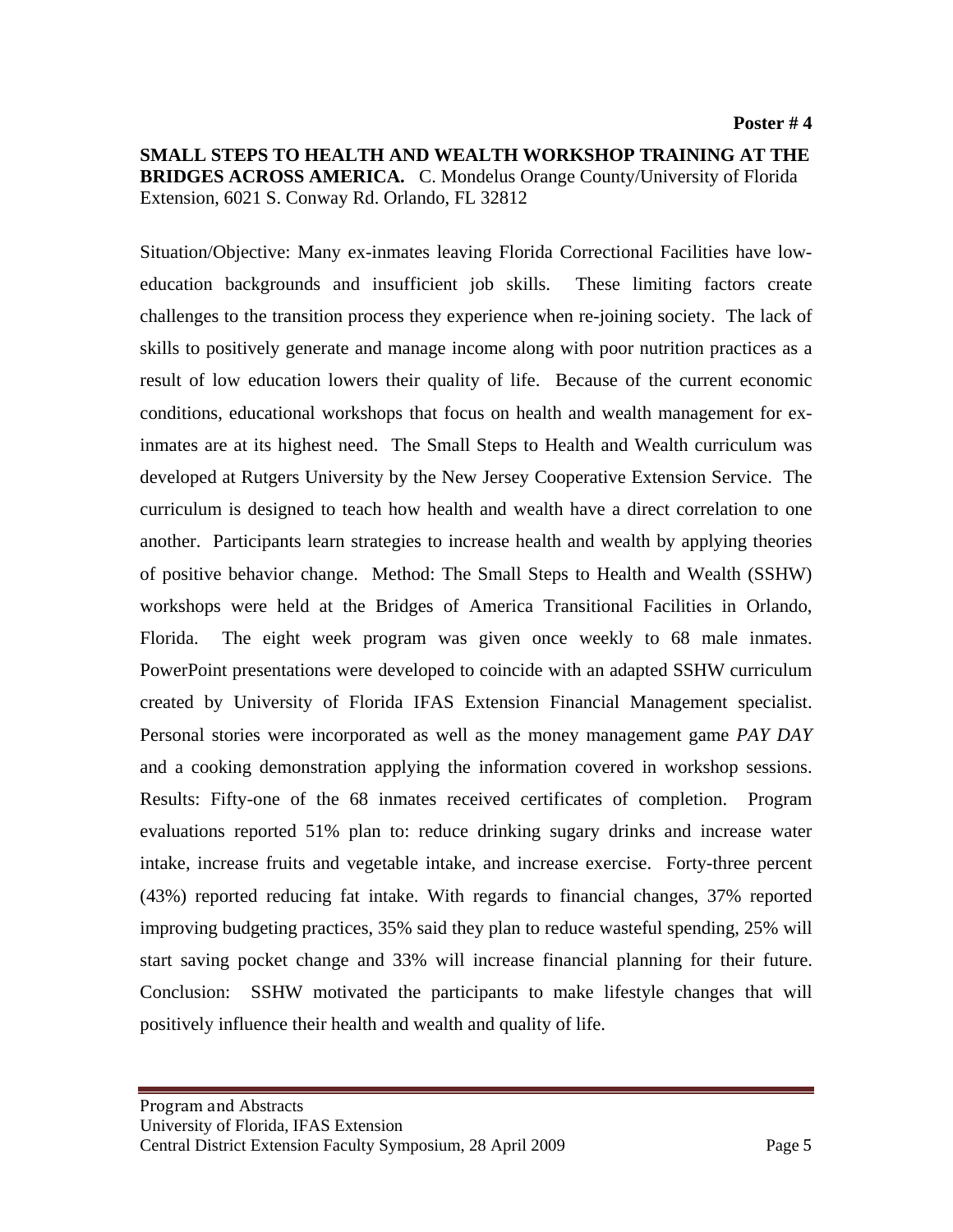#### **CASUAL GARDENING: AGRICULTURE IN THE CLASSROOM** K. Stauderman, K. Bryant, J. Taufer, UF/Volusia County Extension 3100 E. New York Avenue, De Land, FL 32724

Amid reports of food poisoning outbreaks and tough economic times an increased interest in locally grown produce has been experienced. The Volusia County Extension Team answered the call by creating the "Casual Gardening Series." These workshops use cross-discipline; team-teaching methods that feature 'Florida Grown' produce. Agriculture, Horticulture, and Family and Consumer Sciences came together to generate unique and informative learning opportunities for community groups. Presentations include: Chutney, Salsa, Chipotle, Oh My!, Strawberry Jammin', Snack Packs To Go, From Canes to Grains, Plant Propagation, and Herbs and More. The series lends itself well to additional programs on various topics and will be adapted and used in the Jr. Master Gardener classes as a way to enlighten a younger generation about the benefits of growing and consuming their own crops. Participants in the programs were surveyed about their knowledge of Florida agriculture, fruits and vegetables and nutrition. They then observed a demonstration, tasted product and received educational materials. Take home samples were provided. A quiz was administered at the end of the session to determine knowledge gained and the usefulness of the information. Outside funding was secured to support the programs. Contributors include: Volusia County Farm Bureau, Farm Credit Services of Central Florida, Friends of De Land Library, Deltona Community Center, and John Knox Village. Monies received provided supplies for the food demo and printing costs. Thus far, five programs have been presented to forty-three participants. Evaluation data showed that 78% of participants increased knowledge relating to the nutritional value of Florida fruits and vegetables and 70% increased their understanding of Florida Agriculture as measured in pre and post tests.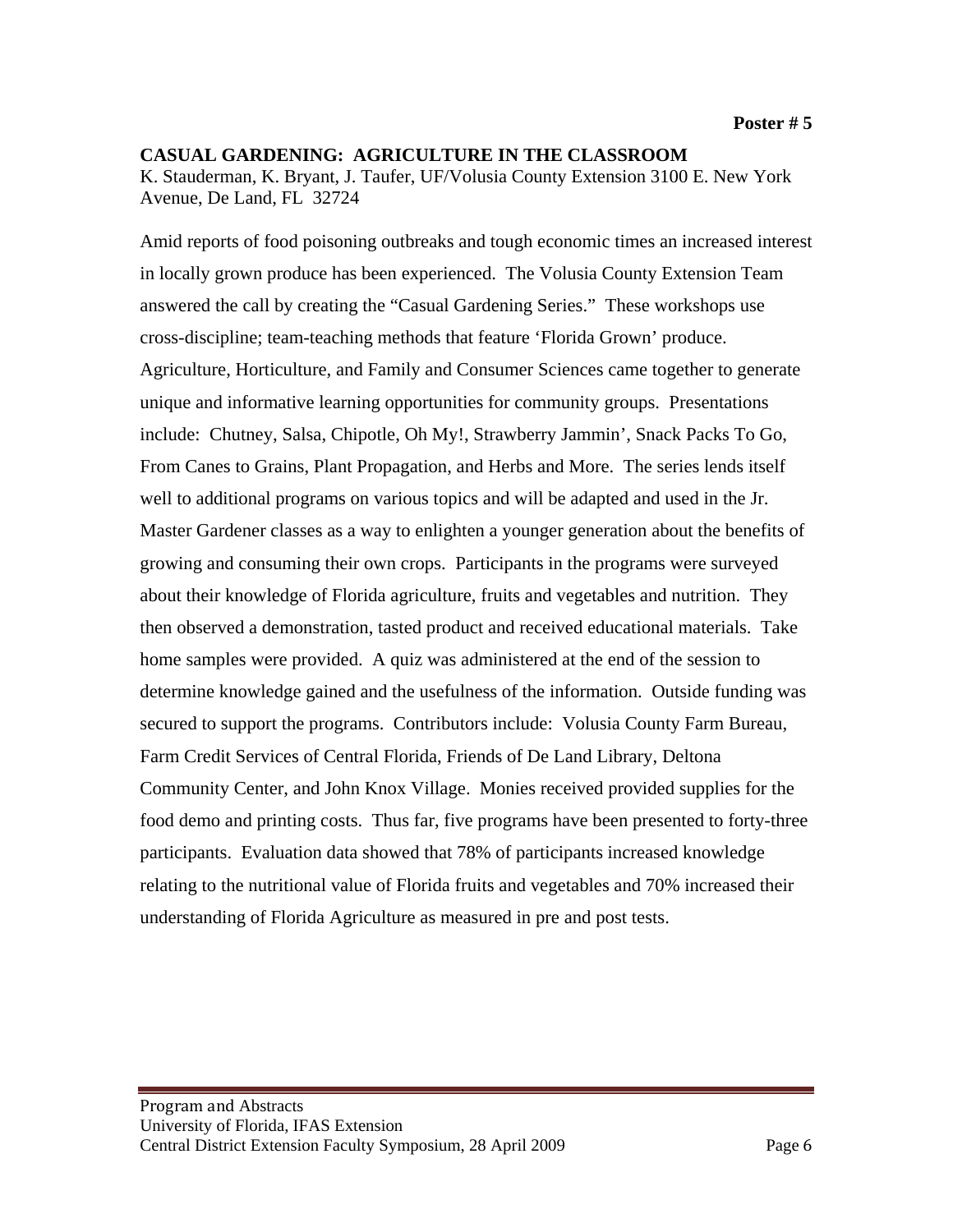1) Situation: Sustainable practices enable Floridians to meet current needs without compromising the next generation's ability to satisfy their needs. The Citrus County building industry recognized the need to address the issue of sustainability via retrofitting homes and design new "green" homes that are energy, water, resource conservative. This being the case, reliable and easily accessible information is critical to assist the public in making sound "green" decisions regarding their home. The solution to this predicament was to create a "Green" Building Council Education Committee to address the educational needs of the resident and building industry. The objectives of this committee were to: (A) establish a partnership between Citrus County Extension and the Citrus County Builders Association to implement "Green" educational programs; (B) assess residential and Citrus County building industry needs relative to water-efficient, energy-efficient and waste reduction construction and Florida-friendly landscaping practices; (C) educate commercial and residential audiences on credible and practical green building approaches for residential and commercial construction. 2) Educational Methods: Citrus County "Green" Building Educational Committee developed a multi-tract online needs assessment tool to determine educational needs of 12 user groups. The survey is posted on Citrus County Extension's and Citrus County Builder Association websites. Survey results continue to be collected and serve as a tool to assist in program planning. In addition to assessing perceived needs, the building industry and Citrus County Extension hosted a number of green events during 2008 and 2009. 3) Results: As a result of educational events, publications and exhibits carried out in 2008, there was heightened awareness of "green up" actions. The 2008 Citrus County Water Customer survey (2,857 respondents) indicated that: 65% reduced water usage, 78% reduced pesticide usage and 88% used fertilizers responsibly to prevent pollution and 75% used Florida-friendly practices when maintaining their landscape. 4) Conclusions: The primary concern associated with integrating sustainability practices is whether residents, over the long term, will understand and take local action to conserve water, energy and waste reduction. The partnership of industry and Extension greatly enhances the opportunity to increase the adoption of building practices that result in water-efficient, energy-efficient, healthier and environmentally sustainable buildings.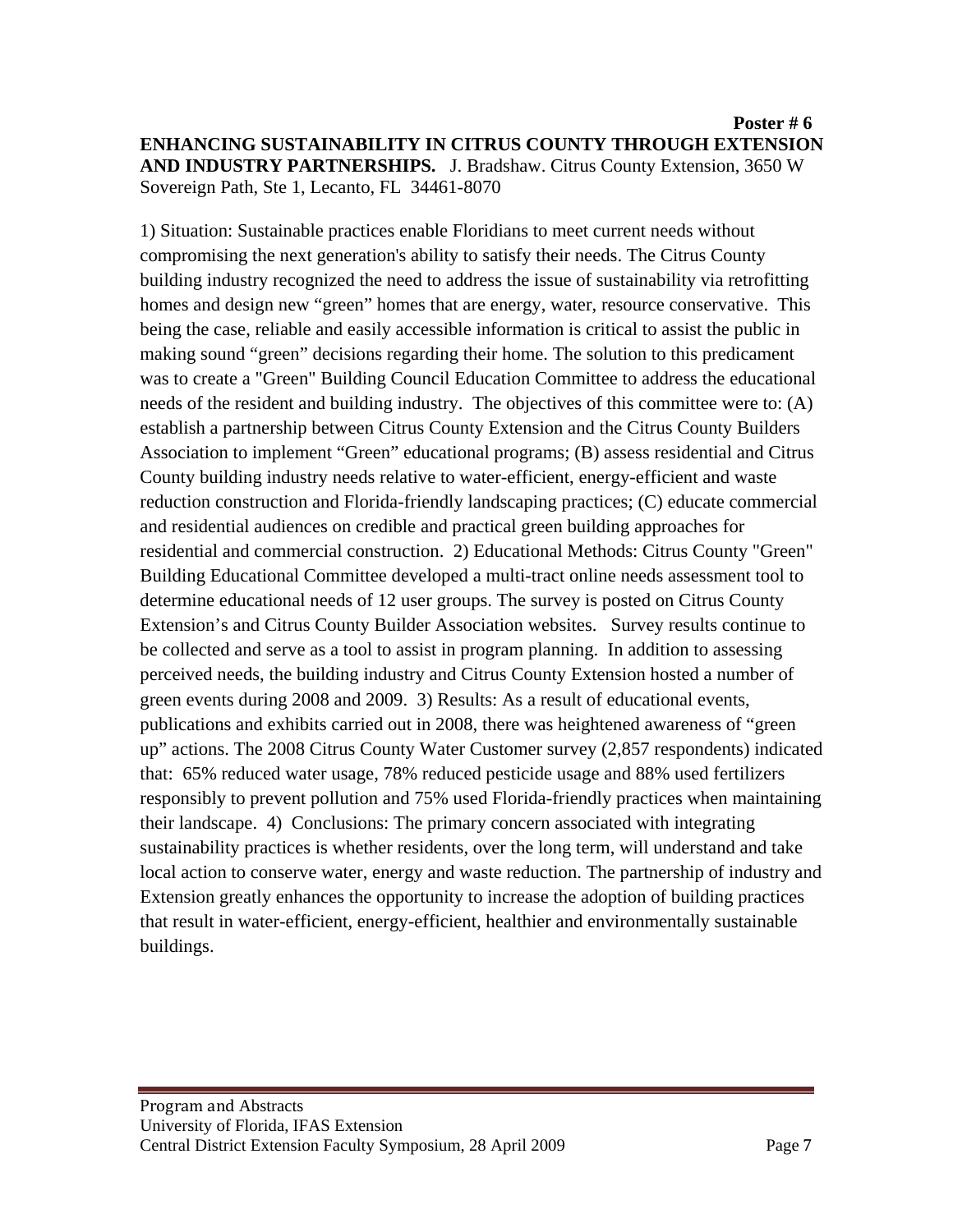1. Situation - With the recent renewed interest in buying local foods, Sumter County residents have started coming to the UF/IFAS Extension Office looking for producers of vegetables and fruits. While a large flea market with some produce vendors exists in the county, the consumers were interested in purchasing foods from a known source and preferred high quality and organic or pesticide-free produce. Fruit and vegetable producers in the county have limited direct marketing opportunities for high quality fresh produce. The solution to this dilemma was the initiation of a pilot Sumter Growers' Market which would be evaluated after one season.. The objectives of this project were: 1) at least 100 consumers will attend the market each week and will increase their knowledge of locally produced food, as measured by observation 2) 100% of the vendors at the market will produce food and plants within 100 miles of Bushnell and 3) 75% of the vendors at the market will have a positive marketing experience at the Sumter Growers' Market, measured by a end of season evaluation. 2. Education Methods - Farms within a 100 mile radius were identified and contacted about becoming vendors for the new market. A business plan and marketing plan were developed and presented to the City of Bushnell during a city council meeting with a request for support of the market. During the market, this agent developed individual teaching opportunities with the consumers about the fruits, vegetables and plants being sold. Many consumers returned each week, developing relationships with the growers, fellow market patrons and with the extension agent. At the conclusion of the season, the growers were sent a survey to determine their satisfaction with the market as a direct marketing experience. 3. Results - The Sumter Growers' Market was visited by hundreds of consumers each Saturday from February through May 2008. Thirteen local (within 100 miles) vendors/growers participated during the season and seven growers came consistently every week. The results of the survey indicated that the growers who attended were satisfied with the marketing experience; however we learned that more vegetable growers were needed in order to keep the market going. In the community building aspect, the market was very successful based on observation of the conversations between growers and consumers and the community participation in the market. 4. Conclusion - A framework for a successful growers market was established through the business plan and marketing plan. Rules and the vendor application were successfully established and the growers approved the restrictions, fees and hours of the market. While the market was very popular with the public, it was determined after one season that not enough vegetable growers in the area were willing to participate. At the conclusion of the market, this agent began teaching basic vegetable gardening in hopes of developing more growers who might choose to participate in a local growers market in the future.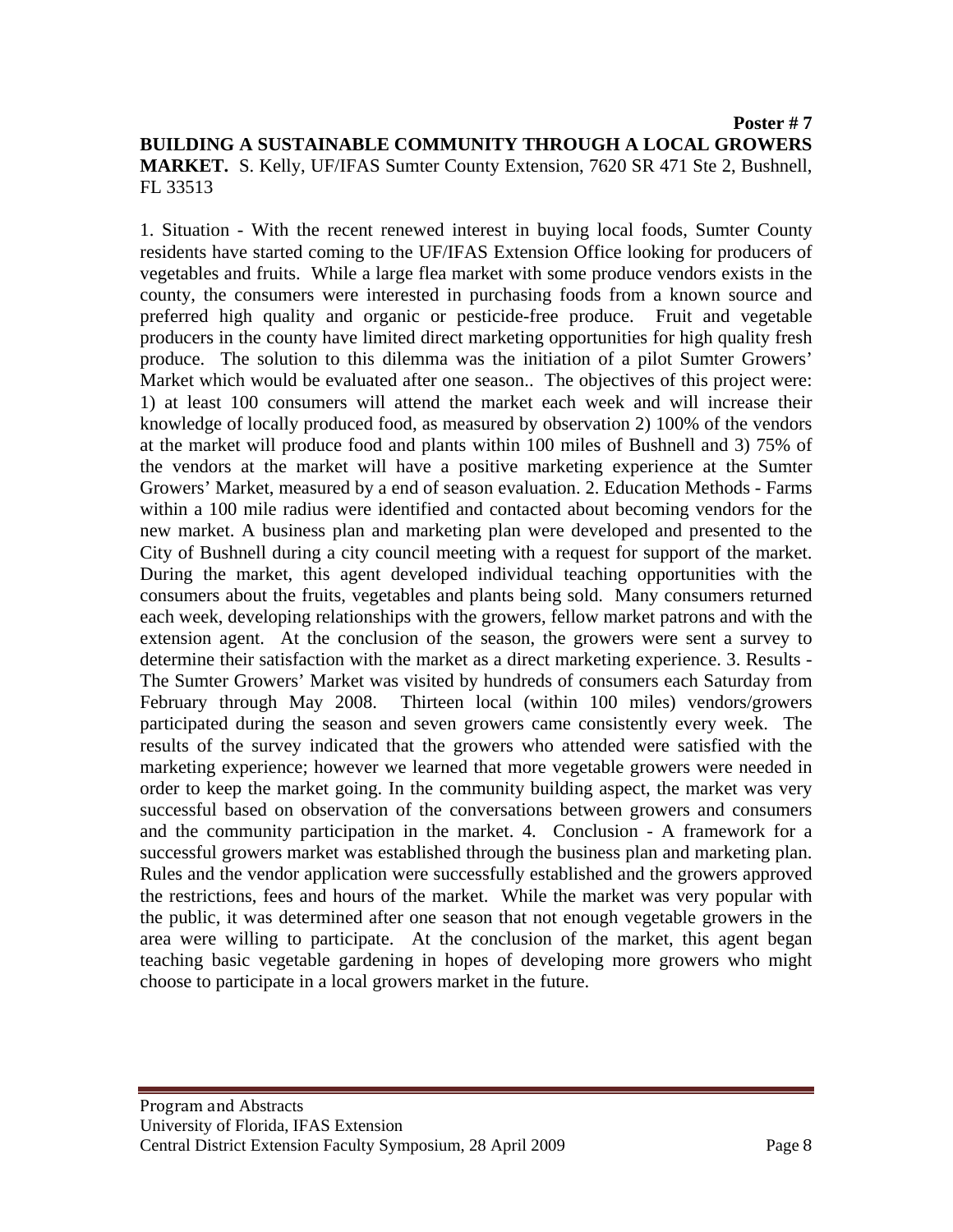**ORGANIZE YOUR FINANCIAL LIFE.** J. England, UF/IFAS Lake County Extension, 1951 Woodlea Road, Tavares, Florida, 32778.

Older adults often have a lifetime accumulation of financial records and other important papers. Many of these adults are unsure where to safely store and how long to keep these important records. In addition, people often do not have a current home inventory. A home inventory is a vital financial record needed for disaster preparation as well as proper recordkeeping. Organized records provide easy access to needed documents, proof of transactions, and assist in distribution of estates and provide peace of mind. Organize Your Financial Life is an educational program adapted from Legally Secure Your Financial Future, a national curriculum developed by extension specialists and educators from six states and USDA-CREES. Organize Your Financial Life objectives include knowledge gain in organization of financial information, how to replace missing documents and motivation to create or update home inventory. The preferred presentation method is a one-hour interactive presentation with a multimedia presentation and instructional handout. The program includes a shorter thirty minute option appropriate for community groups. Organize Your Financial Life was presented to 66 adults in the onehour format and 130 participants in the abbreviated form. End of program results from two hour-long programs (n=44) showed 98% gained knowledge on how to better organize financial information; 90% increased knowledge to help prepare for a disaster; and 93% intend to use at least one technique learned to organize finances. Of participants without a current home inventory, 92% (35 of 38 participants) plan to start or update their inventory. Fifty-five percent of participants plan to use the information learned to replace missing documents. Organize Your Financial Life provides valuable information to help older adults organize valuable records and create a plan to secure their financial future.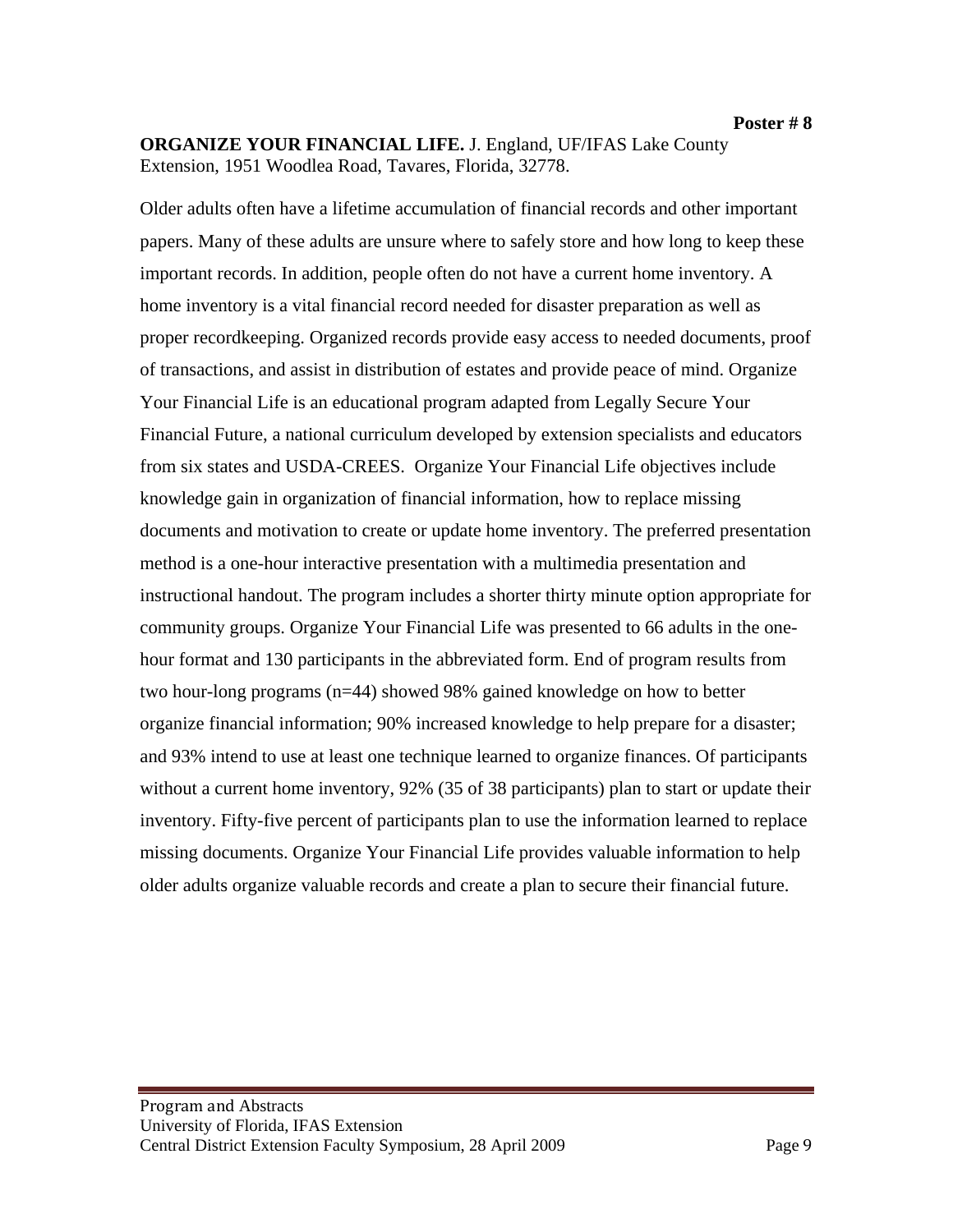#### **ENHANCING THE VISIBILITY OF LOW-IMPACT DEVELOPMENT (LID) PRINCIPLES, PRACTICES AND TECHNIQUES AT THE ST. JOHNS COUNTY WIND MITIGATION AND RESOURCE CONSERVATION BUILDING,** J. Sewards, UF, IFAS, St. Johns County Extension, 3125 Agricultural Center Dr., St. Augustine, Fl. 32092

Despite the current economic downturn, development in Florida continues albeit, at a slower pace. According to a report by the University of Florida's Bureau of Economic and Business Research, economic growth has slowed and the housing market has cooled. Annual population growth declined from an average of 395,000 between 2000 and 2006 to 331,000 between 2006 and 2007 and 127,000 in 2007 and 2008. This still represents population gain and housing is still being built. As population growth continues, and eventually accelerates to pre-recession rates, it remains important to educate stakeholders about low-impact development principles. The UF, St. Johns County Extension Office, "Wind Mitigation and Resource Conservation Building" (WM&RCB) provides an opportunity to demonstrate technologies such as, rainwater harvesting systems, lowvolume irrigation, permeable paver systems, dual-flush toilets, waterless urinals and other water conservation innovations. This is in addition to its mission to demonstrate hurricane-safe building practices and products. The objective is to create a facility that demonstrates in-situ examples that are functional, practical and that connect with builders, developers, homeowners and other Florida stakeholders and helps to overcome common objections to cost, complexity and utility. A variety of companies eager to demonstrate their products and gain acceptance in the marketplace donated various LID products such as, 1000 sq. ft. of permeable pavers, 250 sq. ft. of permeable concrete sidewalk, an 840 gallon cistern system, various low-volume irrigation systems, tank less water heater, dual-flush toilets and more to the project. By having working demonstrations (on which we will also gather data about cost-effectiveness, longevity and practicality) stakeholders have been able to ask questions and decide if such innovations are applicable to their situations. Already, one plumbing company has added rainwater recover systems to their business in St. Johns County as a result of the demonstration at the WM&RCB. Also, numerous irrigation workshops have been enhanced by the lowvolume irrigation system there. A proven way to increase acceptance and adoption of innovations is to have working examples. This project provides an opportunity to incorporate LID ideas into future development thereby enhancing sustainable and adequate water supplies and economic development.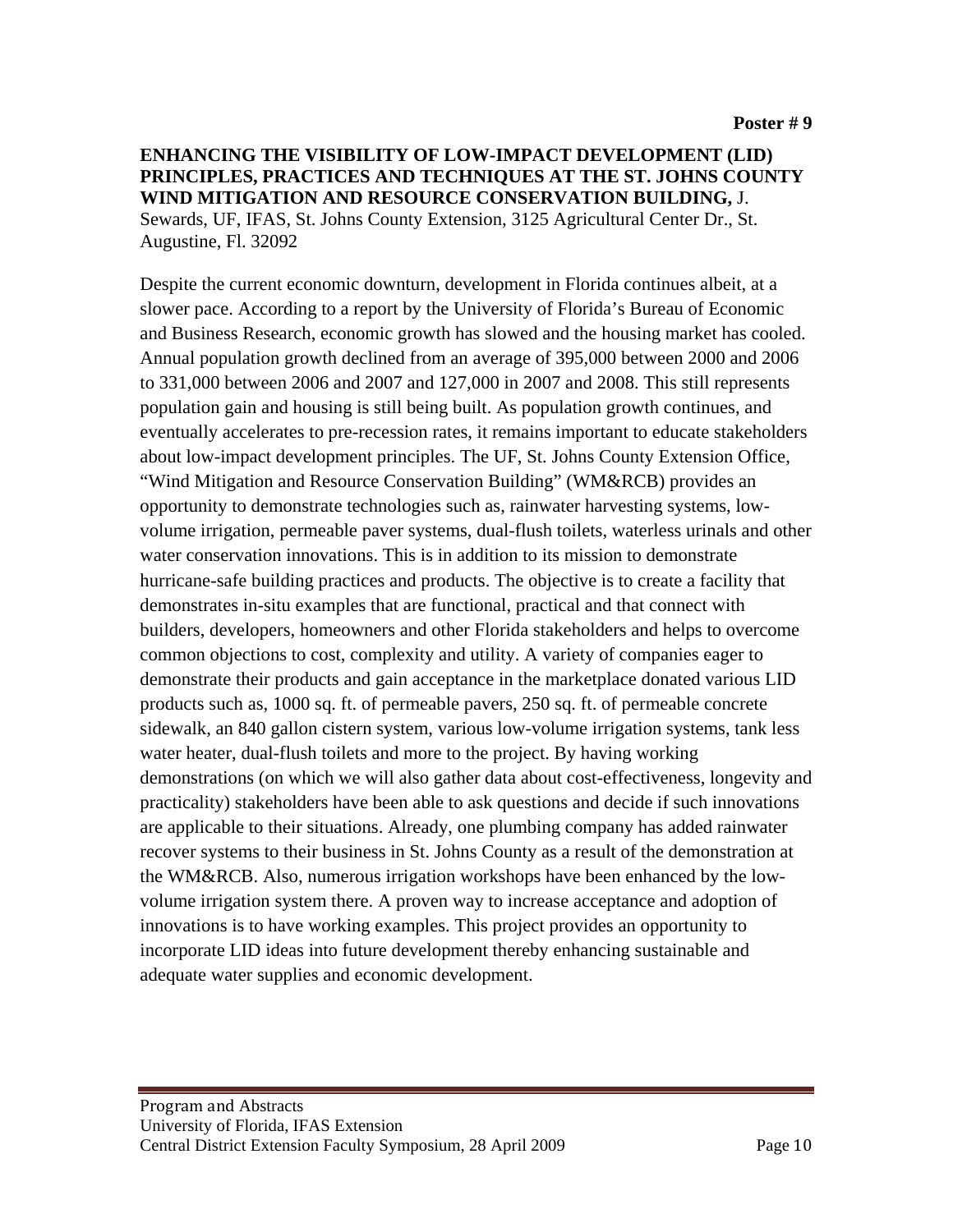#### **USING PERSONALITY PROFILES TO ENHANCE EXTENSION PROGRAMS**

Joy A. Borgman 1921 Kissimmee Valley Lane, Kissimmee FL 34744 [jbor@osceola.org](mailto:jbor@osceola.org)

 Challenges faced by families at risk include poverty, stress, lack of parenting and communication skills and a high rate of family breakup. Intervention is needed to provide supportive environments and educational opportunities that develop strategies to enhance communication skills for personal and workplace success, and to build strong family and community relationships.

 Intact families also benefit from these kinds of supportive environments and educational opportunities. Educational programs that focus on parenting skills and developing positive interpersonal relationships help individuals acquire and internalize parenting and problem-solving skills necessary to build healthy families, and contribute to workplace success. Research shows that effective parent training and family interventions promote protective factors and lead to positive outcomes for both parents and children (Lundahl & Harris, 2006).

 Spectrum Temperament Development interactive educational workshops were selected as a researched tool to help people better understand themselves and others. Spectrum emphasizes key components for achieving optimal success as identified by The Ohio State University Leadership Center: awareness, appreciation, development of self, and ability to value the differences among people. Applications of the model address personal development, parenting skills, stress reduction, leadership, conflict resolution, effective communication, and building collaborative work teams.

 A measurable objective defined and achieved: Eighty five percent of temperament workshop participants measured learned how to identify at least one characteristic of four identified temperaments and to apply an appropriate strategy for effective communication.

 Spectrum Temperament workshops have included youth and adult participation: 4-H camp staff, youth counselors, adult chaperones, Home and Community Education Leadership; adult 4-H club leaders; summer youth day camps in Orange County (Teen Force) and Osceola County (Money Moola Camp); Teen Court; H.O.M.E. (residence for homeless women and children), county wellness classes, workshops for other community groups, and Extension agents and staff of Osceola and Brevard counties

Challenges: Trainer certification required; associated materials costs.

 Conclusion: Numerous temperament theorists and behaviorists have attempted to categorize types of behavior. There is no basis for generative valid assumptions when the fundamental scales measure different things, but any of the models can be used successfully if they provide a basic understanding and appreciation of those who have temperaments very unlike our own, and recognize that we each have the capacity to learn and develop strengths in all of the temperaments for optimal personal and workplace success. It is an educational process, not one of psychoanalysis or diagnosis.

 The poster presented provides comparisons of models devised since the time of Hippocrates as we all try to answer that age old question: Why *do* people do what they do?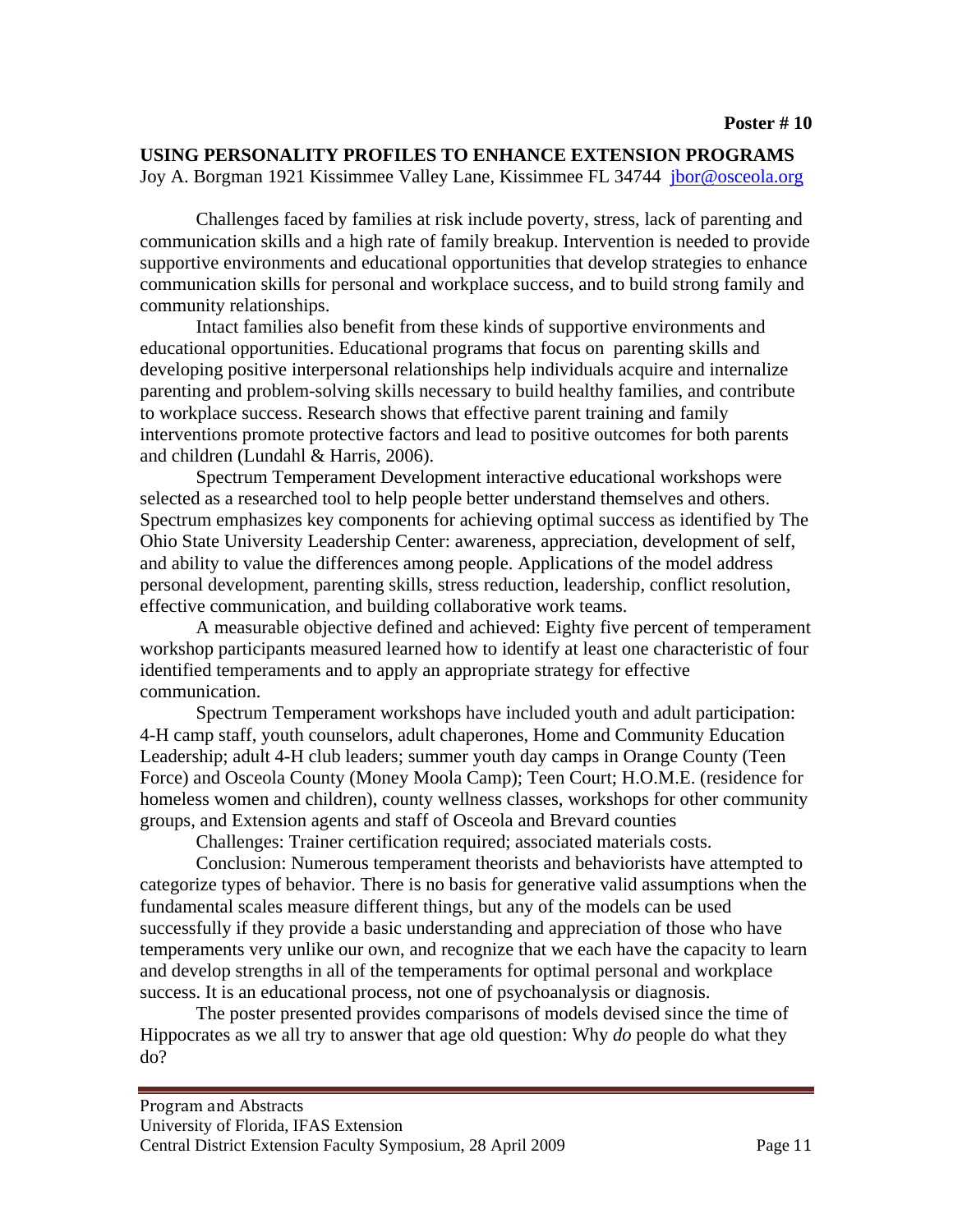**Poster # 11 IMPLEMENTING 4-H PUBLIC SPEAKING PROGRAMS WITH PARKS AND RECREATION DEPARTMENTS.** K. Henry, University of Florida IFAS Osceola County Extension, 1921 Kissimmee Valley Lane, Kissimmee, FL 34744

City parks and recreation departments provide the primary outlet for youth summer activities in Osceola County. However, many times the parks and recreation departments do not have enough resources to provide all of the educational training beneficial to youth participants. In the summer of 2008, the Osceola County 4-H program partnered with the City of Saint Cloud Parks and Recreation department to provide training on public speaking. The purpose of the program was to help youth to identity the difference between extemporaneous and prepared speeches, teach youth to identify the parts of a speech and to have youth demonstrate being able to successfully give a speech. Utilizing the 4-H Tropicana Public Speaking program materials, as well as curriculum from National 4-H Curriculum, a six-week training program was developed to teach communication and public speaking skills to over 100 youth, ranging in age from 7 to 13. At the end of the summer session 95% of youth were able to identify what extemporaneous speaking was, 80% of youth were able to name the parts of a speech and 42% of youth were able to give a speech and receive a 90% or higher on their performance. The 4-H Public Speaking program allowed for additional educational programs to be offered with the Parks and Recreation Department, as well as provided a diverse audience for 4-H programming in Osceola County.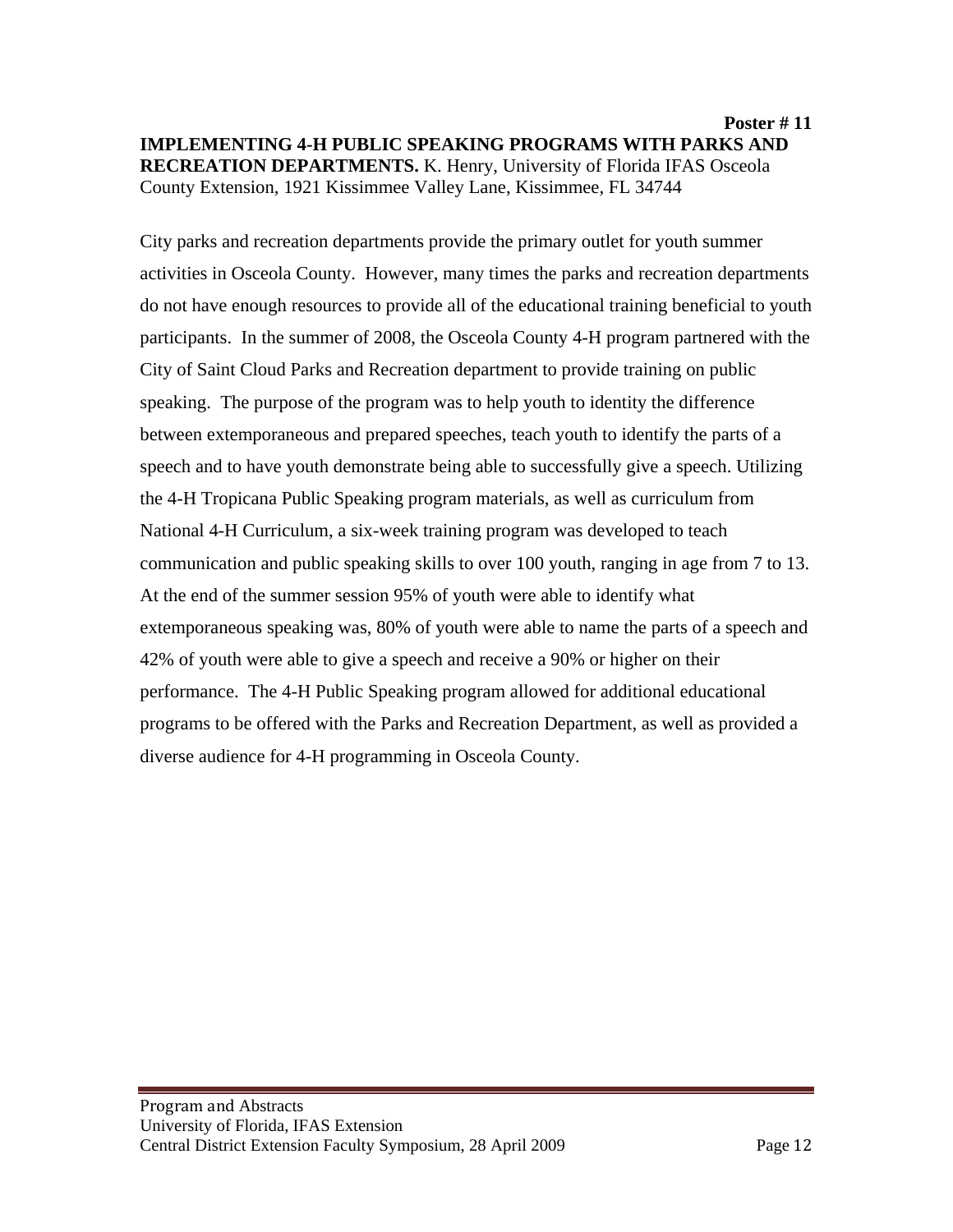#### **VOLUSIA COUNTY 4-H HORTICULTURE TEAM PROGRAM** D. Venrick, L. Cash Volusia County Agricultural Center, 3100 E. New York Ave., DeLand, FL 32724

 The Volusia County 4-H Horticulture Club exists because agriculture is an integral part of Extension, involvement in the state contest supports the State 4-H Horticulture Program, youth should have the opportunity to explore horticulture-related careers, and the horticulture curriculum is a vehicle to teach life skills. Youth typically know little about the production of fruit and vegetables and the commercial landscape plant industry. By being involved in the Horticulture Club, 4-H'ers learn about the horticultural industry and its impact on Florida's economy**.** Furthermore, the youth enjoy participating in the annual Horticulture Identification and Judging Contest, held at 4-H State Congress on the University of Florida campus each July. During the years we have worked with the youth, we have reinforced many life skills, such as critical thinking, teamwork, selfmotivation, marketable skills, and community service. We began working with our current members when they were Juniors and Intermediates in order for them to be prepared for when they became Seniors and could compete. Our objectives were to win the state contest and represent Florida at the National Junior Horticulture Association (NJHA) Convention. To prepare for competition, the following materials were used: the state manuals - "Florida 4-H Horticulture Identification and Judging Study Manual – Rules and Glossary, Fruits and Nuts, Vegetables, Flowers and Foliage, and Ornamentals;" supplementary materials, such as Power Points; regular meetings; growing and selling plants; field trips, participation in the annual state contest; and community service**.** A team of four Club members won the 2008 Florida 4-H Horticulture Identification and Judging Competition and attended the NJHA Convention in Spartanburg, South Carolina. At the national competition, our team won the award for Best State Exhibit, was a semi-finalist in the Horticultural Connections competition, and placed ninth in the National Identification and Judging Contest. In conclusion, the agents developed a successful and committed team, trained team members to be better consumers and encouraged them to pursue careers in the horticulture industry. The youth visited University of Florida professors and many local growers. They developed an appreciation of horticultural industries in Florida and their importance to the nation. Most importantly, they learned how to become a winning team.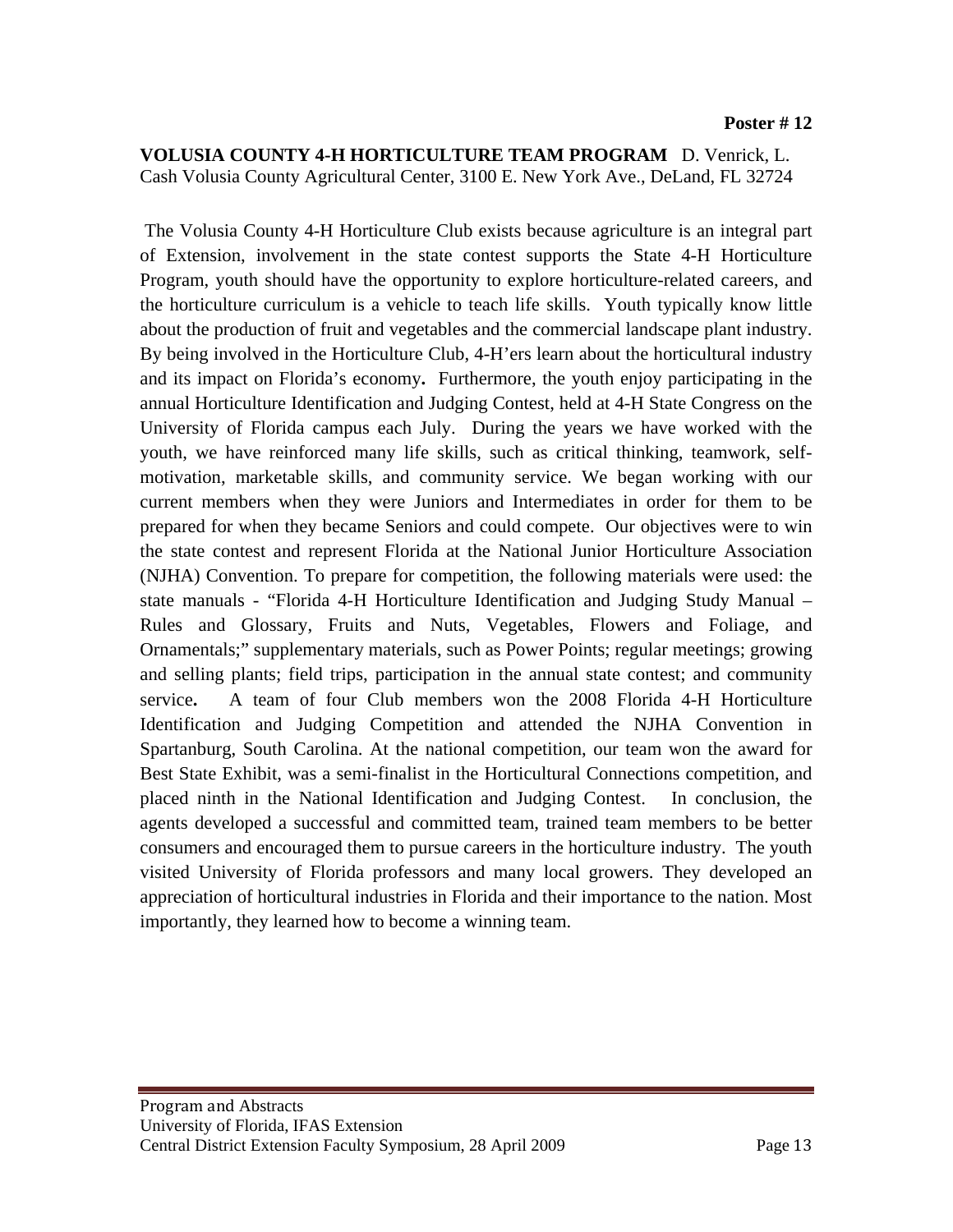Greenhouse and nursery growers are not immune to the current economic downturn. In addition to standard operating costs, greenhouse and nursery operators must contend with customers who write bad checks or default on their payment obligations. Now more than ever it is imperative that growers learn account management and financial benchmarking for their production systems. The primary objectives of this program were to teach growers the legal procedures for check collection, the actions to take in the event of receiving a bad check, and proactive management of their financial accounts. The poster explains the major financial topics that were discussed within the program. It shows the percent of knowledge changed as a result of the program. Furthermore, it illustrates the follow-up visits to participants who demonstrated behavior change and applied the information that was presented during the program. The more growers become knowledgeable about account management and receivables, the more money they can save and utilize toward other crop production costs. This program will be held again in the fall of this year in a continuing effort to help growers protect their finances.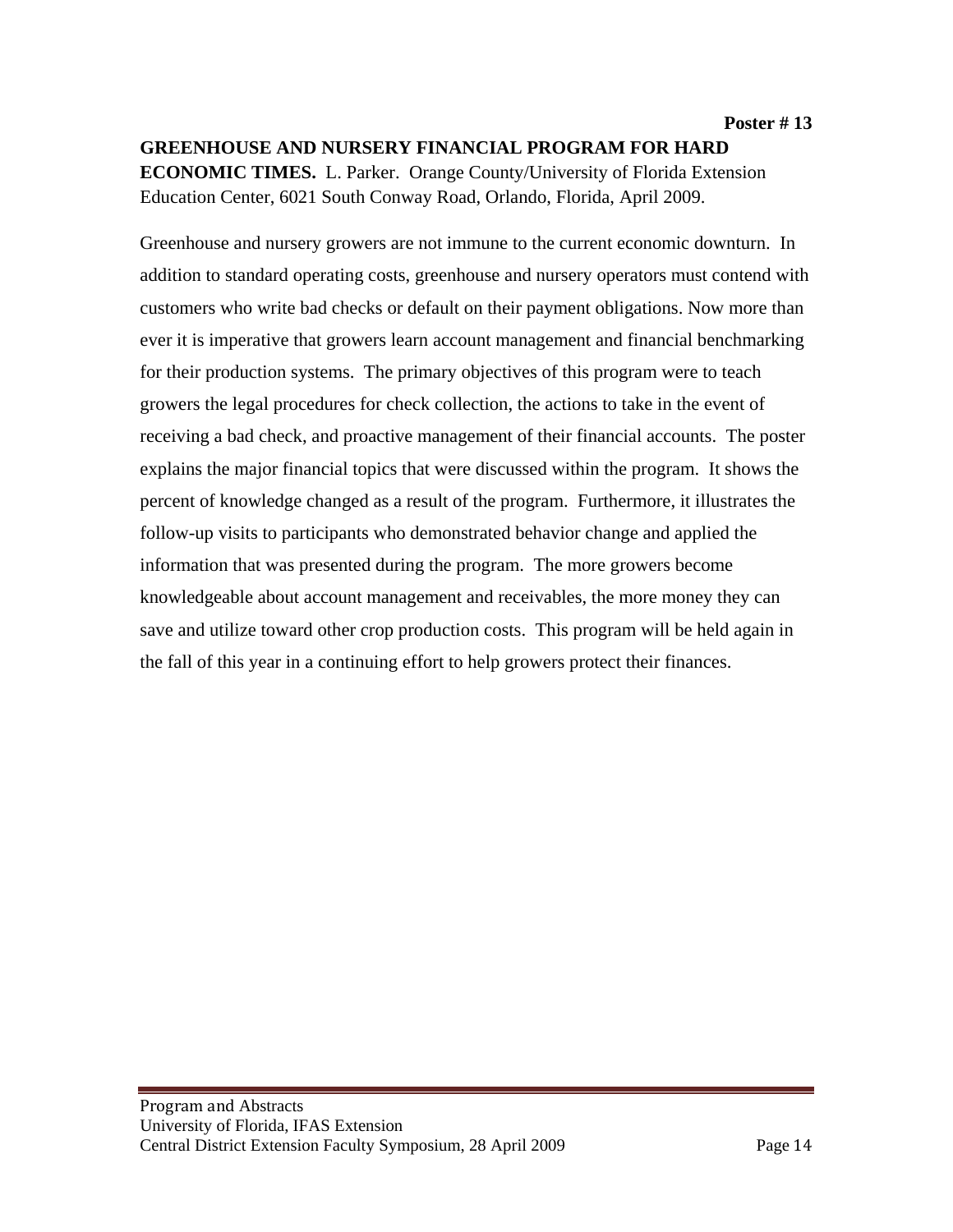**PRODUCING AND USING HERBS IN FLORIDA,** Maddox, Martha B., County Extension Agent, Family and Consumer Science, UF/IFAS Extension Service-Sumter County, Bushnell, Florida 33513, Davis, Lei Lani, Sr. Lab Technician, North Florida, REC, Suwannee Valley Live Oak, 7580 CR 136, Live Oak, FL 32060-7434

In Sumter County Florida, 33% of the adult population has been diagnosed with high blood pressure. Statistics indicate that cardiovascular disease, heart disease, and hypertension were responsible for 1142 deaths over the past four years. To address this concern, the Extension Family & Consumer Sciences Agent and the Agricultural Technician from the North Florida Research & Education Center formed a partnership to provide educational information to both producers and consumers. An in-depth educational program was developing a power point presentation to increase the awareness and knowledge of the use of herbs as a means to reduce sodium in the local diet. The presentation was used with both farmers and consumers as a method to teach different techniques in growing herbs and using herbs as flavor enhancers to reduce or eliminate sodium in a consumer's diet. The presentation has been used during field days, educational seminars, health fairs and classroom nutrition presentations. This program has been well received by the 3,842 consumers and farmers attending the 78 educational seminars. Follow-up surveys of participants indicate an increased knowledge about herbs and different ways they are grown, decreased consumption of sodium which reduced the risk of high blood pressure and strokes, modified eating habits and an increased awareness of herb substitutes to enhance flavor. Between March 2008 and 2009, pre and post test result found, 1,242 individuals gained the knowledge necessary to lower their blood pressure by eliminating the use of additional sodium and 2,824 individuals were able to reduce the sodium in their diets.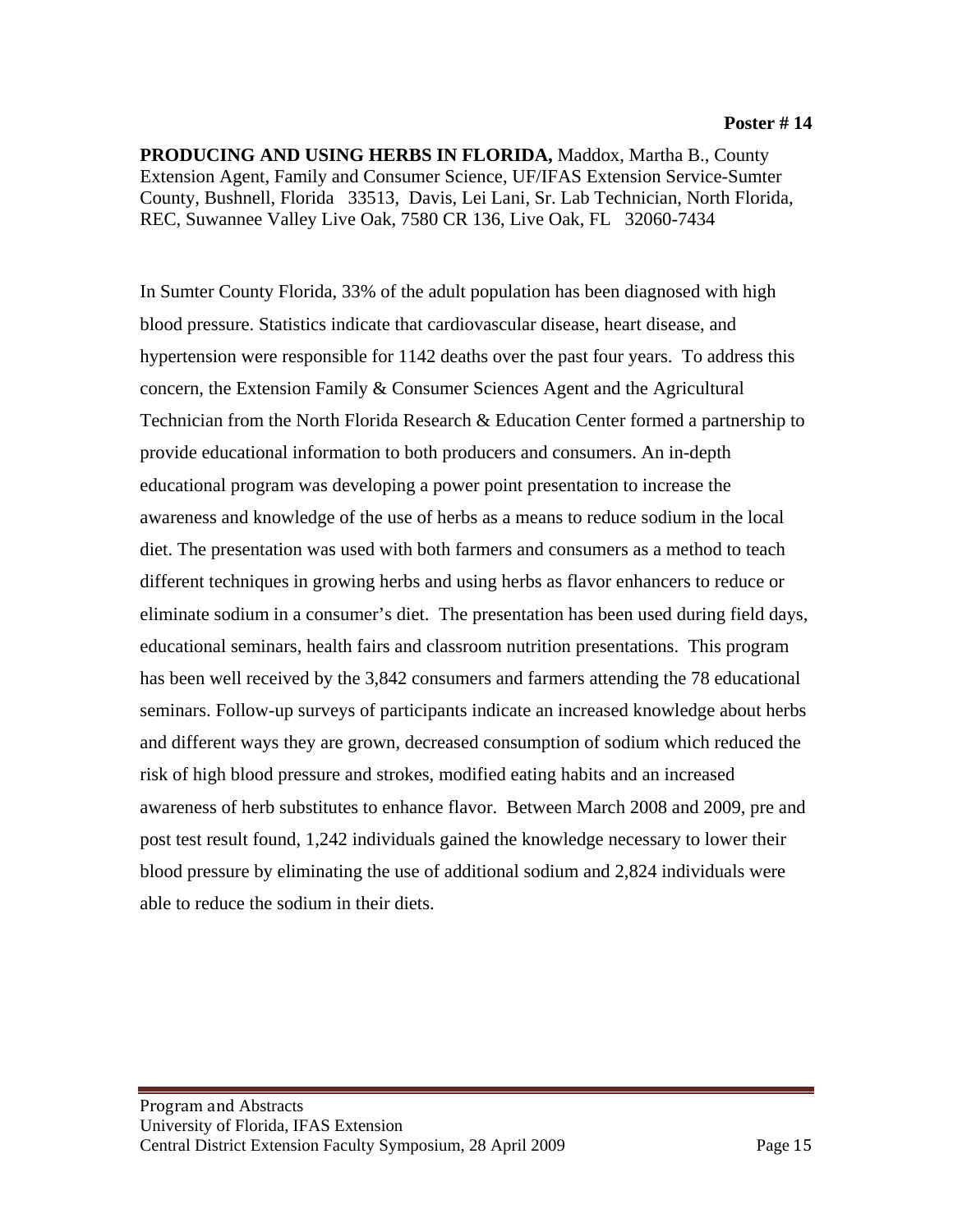**MASTER GARDENER CLINIC AID: ACCESSING FREQUENTLY USED EDIS DOCUMENTS WHEN THE NETWORK IS DOWN.** E. Thralls, Orange County Extension, 6021 S. Conway Rd., Orlando, FL 32812

- **1) Situation/problem statement and Objectives:** Master Gardener Volunteers learn a great deal about where they can obtain unbiased, scientific-base research documents especially at the University of Florid Electronic Data Information Source (EDIS) online repository. But accessing the Internet when the network is down is impossible. If we still have electrical power and a person computer, we should still be able to access those frequently used EDIS publications without reducing the quality of our customer service.
- **2) Education Methods/procedures/approach:** Ask Master Gardener Volunteers which EDIS documents they use most frequently when providing service county residents. Collect those publications electronically, preferably in an easily reproducible format such as Adobe's Portable Document Format (PDF).
- **3) Results/findings/product:** Create a "filing system" to store the documents; even better, use the one that already exists in EDIS. Place the publications in a common directory on a desktop computer. Provide an interface that is user friendly to quickly locate the files. Updates are easy to maintain because the EDIS publication number does not change when updated so the file can be replaced without changing the webpage text. This product may be downloaded to Universal Serial Bus (USB) devices or "thumb drives" and transported to field demonstrations and tables/booths for use with a laptop personal computer to answer many questions, timely and accurately because the documents needed are always available.
- **4) Conclusion:** The Master Gardener Clinic Aid has been in use at Orange County Extension for over two years. The network has failed twice during this period of time. Both Master Gardener Volunteers and county residents were unaware of the failure to access the Internet because the publications needed were readily available from the desktop. Master Gardener Volunteers were pleased to have the EDIS document on hand and the quality of customer service was maintained.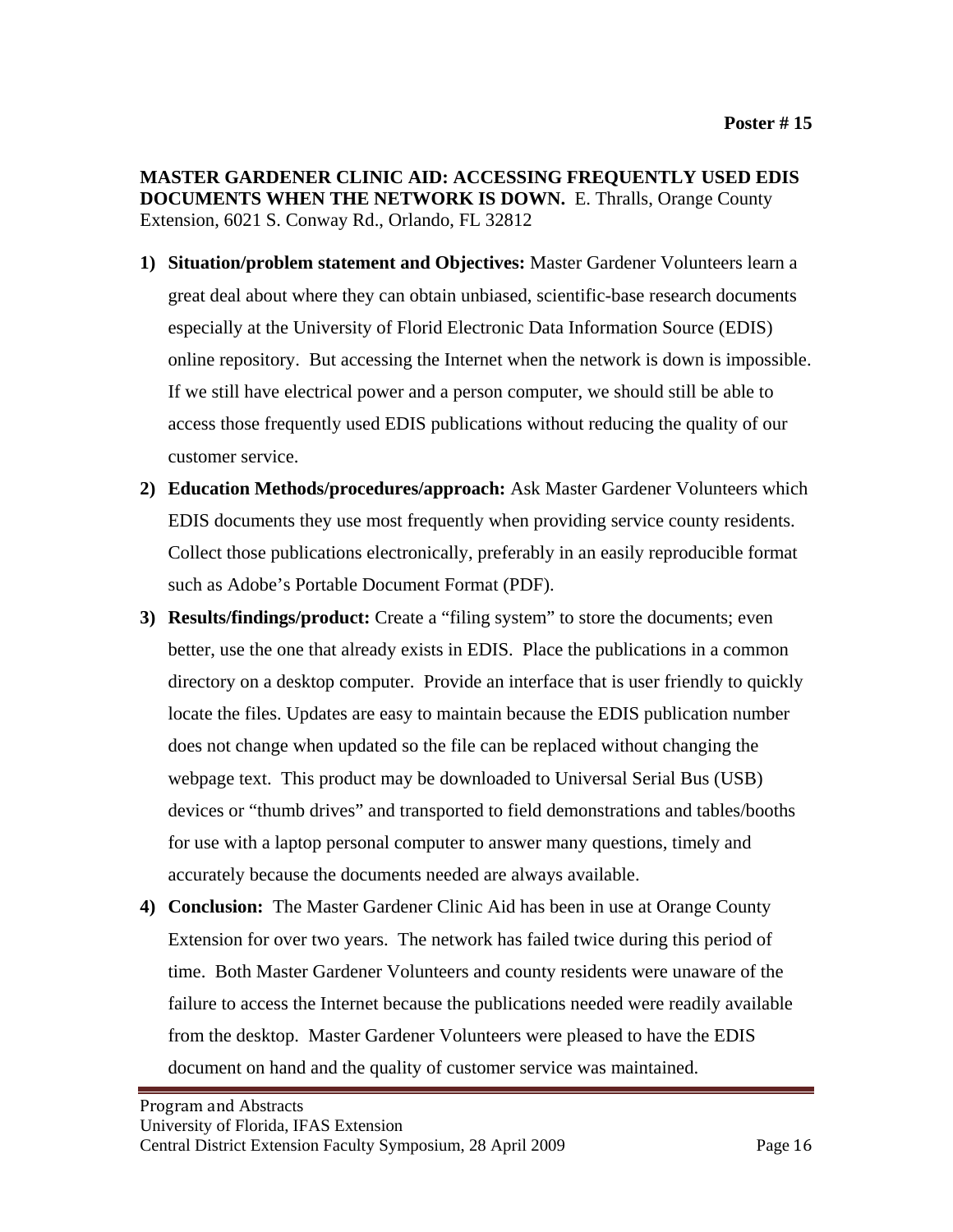**ANTIGUA AND BARBUDA PESTICIDE CERTIFICATION PROGRAM** S. Brown<sup>1</sup>, B. Kern<sup>1</sup>, G. McAvoy<sup>1</sup>, N. Samuel<sup>1</sup>, M. Spencer<sup>2</sup>, K. Rudisill<sup>1</sup>. <sup>1</sup>University of Florida /Institute of Food and Agriculture Sciences (UF/IFAS), Florida and <sup>2</sup>Ministry of Agriculture, Antigua

There are over 170 products listed for pest control with the Pesticide and Toxic Chemicals Board (PCB) of the Ministry of Agriculture (MOA) in Antigua and Barbuda. Safe handling and application of these products is crucial to achieving desired pest control and to protect non-target organisms and the environment. The Pesticide and Toxic Chemicals Act of 2007 dictates that any person performing pest control activities for remuneration must be certified to do so. The MOA partnered with University of Florida/ IFAS to develop a pesticide certification training module modeled after the Florida program. The objectives of the module are to: enhance the knowledge base of pest control applicators on identification of pests, control options and safe use of pesticides; and ensure that all actions governing the use of pesticides are in accordance with the requirements of the Act. A team of five UF/IFAS faculty members developed a needs assessment survey and modified the Florida curriculum based on the results of the survey submitted by the MOA. The module included four training categories: core (to be taken by all participants), structural pests, lawn and ornamentals, and agriculture. A one-week training was conducted in January 2009 and was attended by 65 people that represented the various categories and MOA personnel. Sixty three (63) participants took the core exam and 60% (38) passed. Twenty (20) participants took the Structural Pest Control training, and 25% (5) passed. Twenty seven (27) participants took the Agricultural category training 81% (22), passed. Sixteen (16) participants from the landscaping industry participated, fourteen (14) took the Lawn and Ornamental category exam and 57% (8) passed. A regular training and exam schedule is needed for pest control applicators to ensure compliance with the Act and proper pesticide usage to protect pesticide users, public health, and the environment.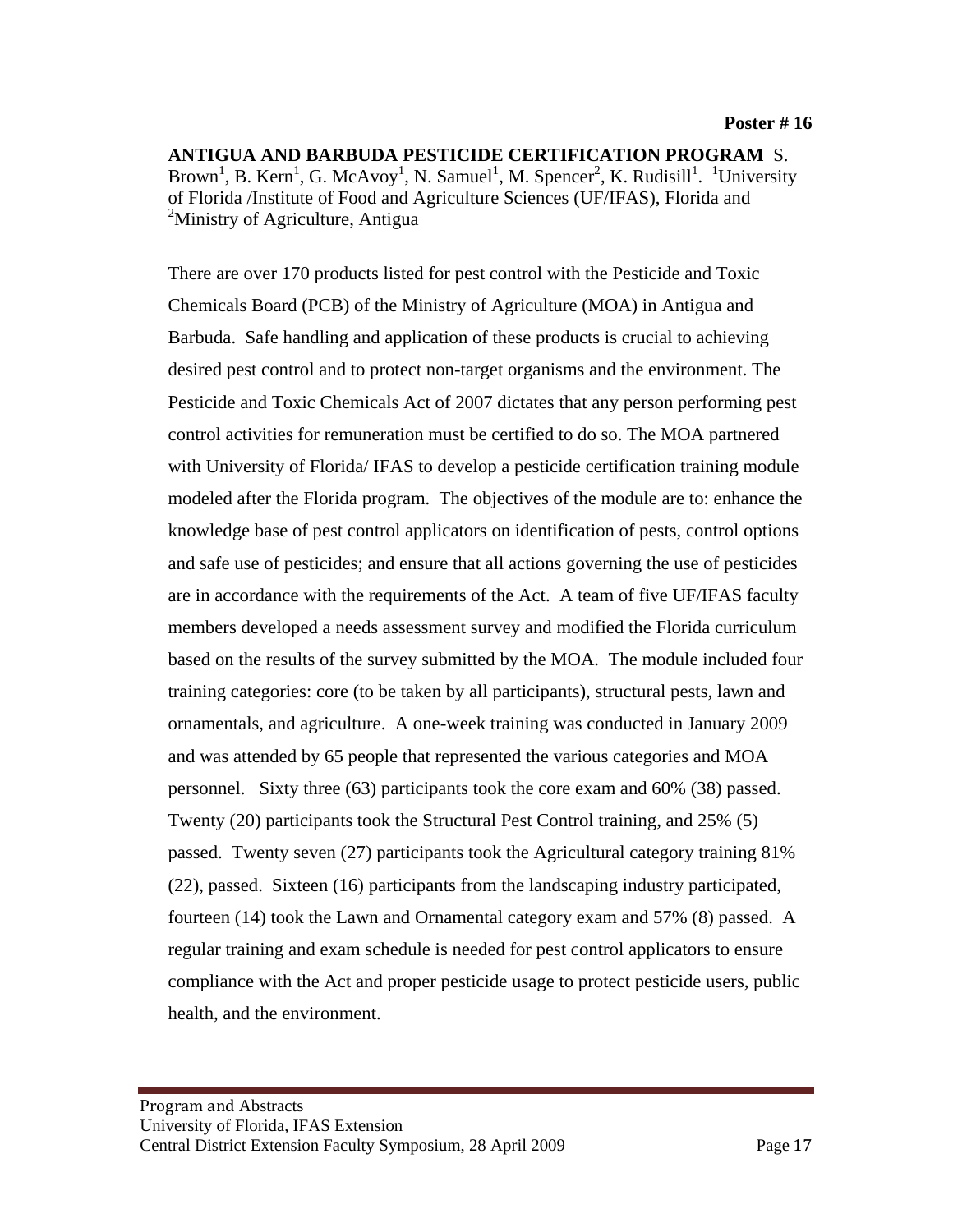**PALM BAY TEACHING GARDENAND OUTDOOR CLASSROOM.** L. Seals and V. Spero. 1455 Treeland Boulevard, Southeast, Palm Bay Florida, 32909

As an extension office, our goal is to provide high quality programs to the public and to address the needs of the changing community. By assessing our teaching facility and noting that all of our onsite programming takes place in a traditional classroom setting (lecture, Power point, video, etc.), we initiated and created a teaching garden. This garden provides visual, hands-on experiential learning opportunities. The cognitive and affective benefits of outdoor teaching sites have been proven to increase the motivation for learning, create a more positive attitude toward science and environmental concepts and aid in the acquisition of knowledge and skills (Athman, J. and M. C. Monroe. 2002. Enhancing Natural Resource Programs with Field Trips. FOR 105. Gainesville, FL: University of Florida. 19 May 2008 <UF/IFAS EDIS Database http://edis.ifas.ufl.edu/FR135>). The objective for this garden is that by the year 2010, 80 out of 100 participants attending educational programs in the garden will increase their knowledge of Best Management Programs and Florida Friendly Landscaping (professional horticulturists and homeowners), plant biology, entomology, soil conservation, and gardening (4-H youth) as evidenced through pre- and post-tests. This project consists of community support in the form of donations and services (Brevard County Master Gardeners, Linda Gombert of Tulinda's Garden). Solicitation of funds for educational materials, tools, and plants is ongoing to complete the garden. In 2008, the first summer camp Budding Gardeners, was held in the garden. As anticipated, 100 % (n=7) of the youth involved in the program expressed interest in continuing to garden and feeling comfortable in a garden as documented through pre- and post-tests. A majority of the youth also perceived themselves as gaining knowledge on plants, insects, seeds, and gardening. The overall impact of this site allows participants who attend educational activities in the garden to have a higher knowledge gain than those participating in traditional learning environments. A hands-on learning experience will improve attitudes towards learning, which will improve knowledge gained and skill acquisition, as well as increase repeated use of Extension resources for 4-H environmental clubs, class field trips, Master Gardener classes, Best Management Practice training, Florida Friendly Landscape training, pesticide training, and others. Lastly, the community participation involved in the development and use of the garden will bring positive attention to the Extension office.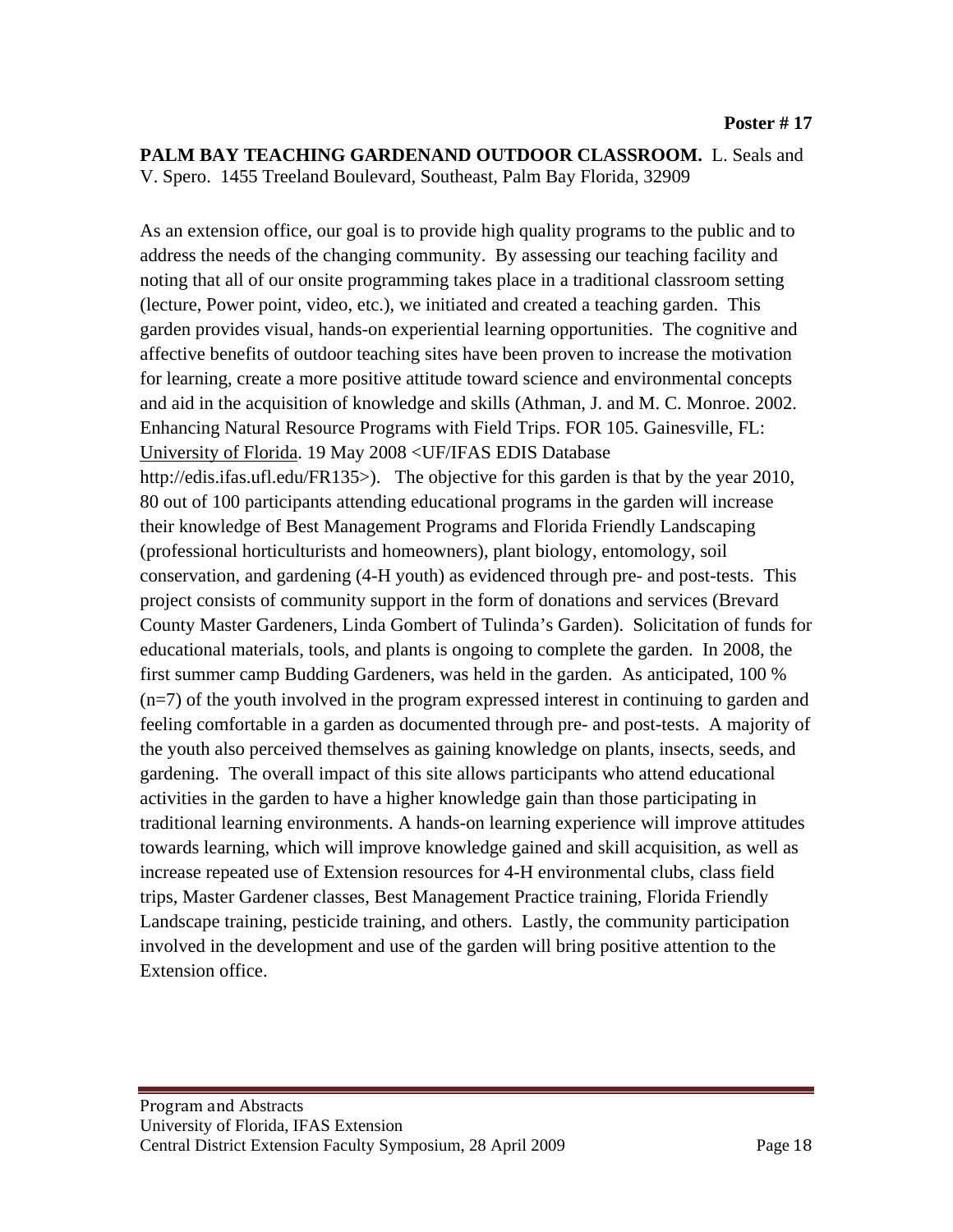**HYDRILLA AND HYGROPHILA DEMONSTRATION PROJECT**. S. Hetrick. University of Florida /IFAS Osceola County Extension, 1921 Kissimmee Valley Lane, Kissimmee, FL 34744.

Hydrilla (*Hydrilla verticillata*) and hygrophila (*Hygrophila polysperma*) are aquatic weeds that cause serious environmental and economic impacts in Florida. The goal of this demonstration project is to provide aquatic plant managers with new and alternative costeffective methods to manage these nuisance weeds. First, researchers are determining the effectiveness of new and existing aquatic herbicides and new application techniques by conducting field demonstrations in lakes and ponds in Osceola County, Florida. This project has contributed to the registration of two new aquatic herbicides- penoxsulam and imazamox- and several additional herbicides are being evaluated for aquatic registration in the future. Combinations of existing registered aquatic herbicides are also being evaluated for synergistic effects to determine if different combinations are more effective than the individual components. Each new herbicide that is registered for aquatic use or new method that is developed provides plant managers another tool to manage aquatic weeds. Second, researchers are searching for and evaluating potential biological control agents for managing hydrilla and hygrophila. They have discovered seven new natural enemies of hydrilla and hygrophila in Africa and India and are evaluating them for hostspecificity and effectiveness in controlling the two plants. In addition, a production process is in development for a fungus that is capable of killing hydrilla at high concentrations. These potential biological control agents could provide a more costeffective method of controlling hydrilla and hygrophila in the future. Lastly, the results of the project are being communicated to the industry, public, and governmental partners through various demonstration and outreach strategies including a demonstrational website, teacher workshops, field days, presentations for community groups and scientific meetings, exhibits at community events, and publications in various journals, newsletters, and newspapers.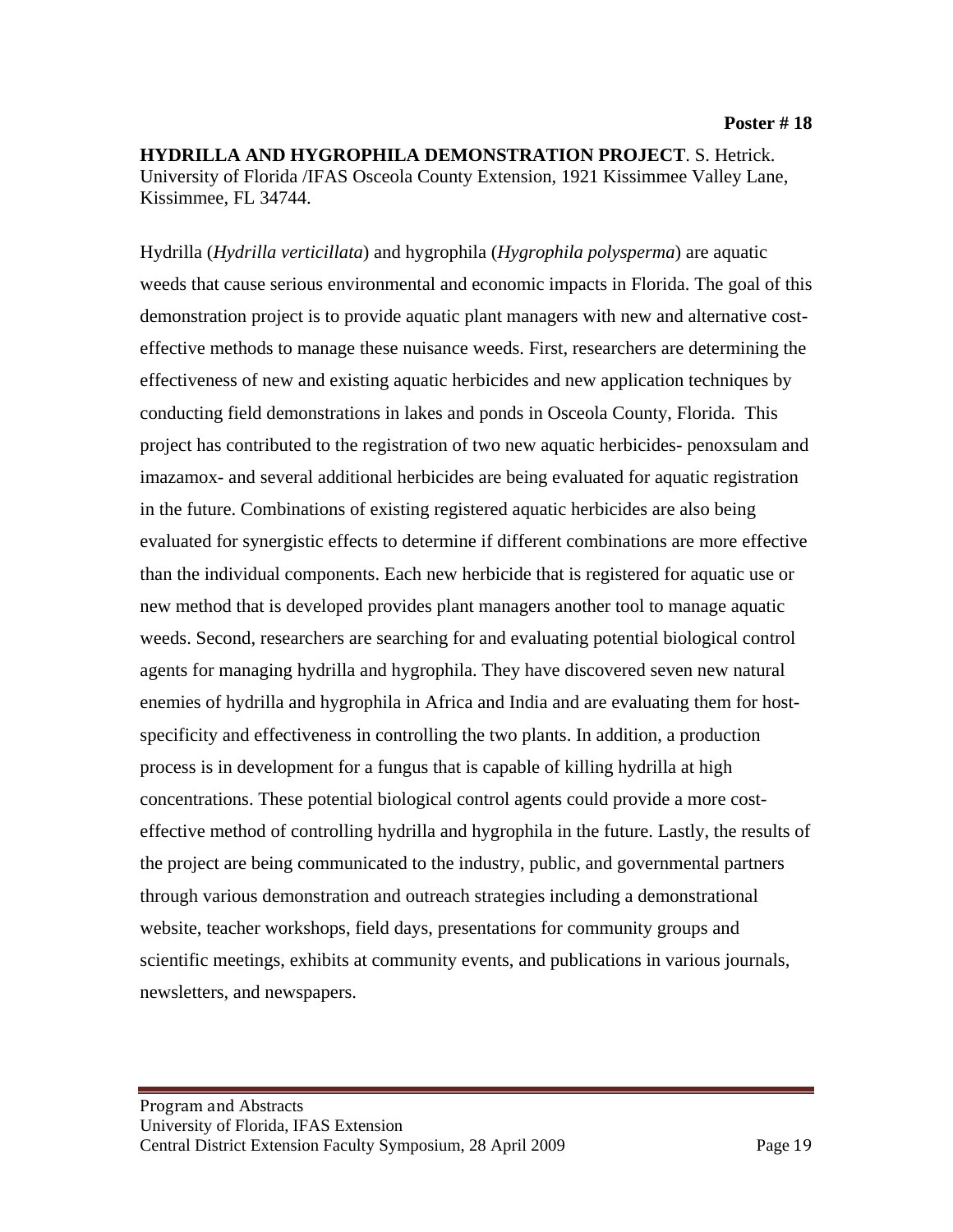#### **OBSTACLES, OPPORTUNITIES, ADAPTIONS: CURRENT CHALLENGES OF INTERGENERATIONAL RELATIONSHIPS AS A RESULT OF ECONOMIC CONDITIONS.** L. Spence. 2232 NE Jacksonville Road, Jacksonville Road, Ocala, FL 34470

Current economic conditions present obstacles and opportunities for intergenerational relationships. As a result, there is an unprecedented increase of grandfamilies, revolving doors, open doors, and no doors. These familial changes require programming expressly suited to address evolving challenges. Nonprofits are guided by a specific need, gap, or purpose identified by the founder, founding board, and strategic planning. Their missions are constructed accordingly. Funders for the third sector pay close attention to the organization's adherence to its mission. Governmental agencies, through directives from decision makers, serve in the capacity delegated to the respective department or agency. Mandated policies limit responses to unlimited problems. Unlike nonprofits and other governmental agencies, Extension professionals, especially family and consumer science faculty, are not limited by these boundaries, rendering them able to explore these challenges on a broader scope. Research consistently finds the ecological approach to familial problems is more effective. Because the issues of generational families are complex and compounded, curriculum delivered over a period of time encourages behavior change and has greater impact. Evaluations validate intergenerational families are encouraged to seeks adaption using knowledge gain delivered by Extension programming. The impact on intergenerational families positively affects families, contributes to youth development, leading to the sustainability of the community. Intergenerational programming increases coping skills for all generations to weather new challenges they face as a result of current economic times with as little stress as possible.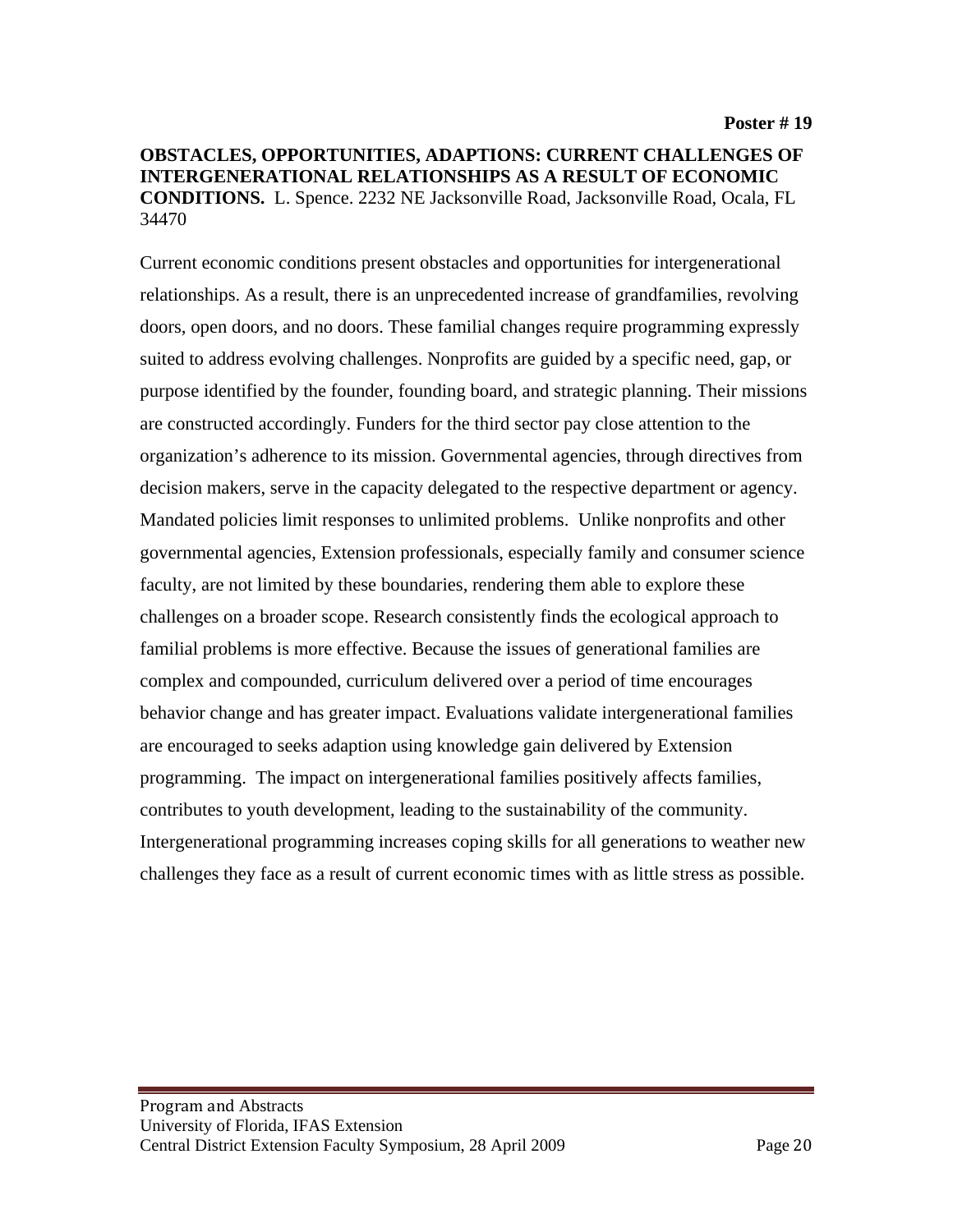#### **LANDSCAPE MAINTENANCE: TURNING OVER A NEW LEAF.** J. Sullivan. 1921 Kissimmee Valley LN., Kissimmee, FL, 34744

In Osceola County, the only required qualification for landscape maintenance workers is a business license. Consequently, there are few landscape maintenance workers who follow Landscape Best Management Practices. Improper landscaping practices lead to unhealthy and unattractive landscapes that negatively impact the environment. Trees become diseased and hazardous due to poor pruning practices. Urban storm water runoff accounts for over 15% of the pollution in Florida's waters. Misuse use of pesticides and fertilizers, and unsuitable disposal of yard waste contribute to this pollution. With basic training, landscape maintenance workers can improve the quality of landscapes and the environment by using proper landscape care practices. The New Leaf Landscape Maintenance Certification Program is a pilot program designed to teach essential landscape maintenance skills to potential landscape workers. Horticulture Faculty at the University of Florida/IFAS Osceola County Extension created and taught the program in response to a request for horticultural programming from the County Corrections Department. The objective of the program is to increase professionalism in the landscape maintenance industry by training potential landscape industry employees in proper landscape maintenance skills. New Leaf landscape maintenance training includes sessions on: mulching, plant installation, pruning, mowing, and integrated pest management. Teaching methods include classroom discussions and presentations, and outdoor, hands-on learning. After completing the training sessions, participants take an exam and receive certification with a score of 70% or higher. For inmates, New Leaf offers vocational training for potential future employment, helps develop purposeful leisure skills, and provides a focus for the future. Obtaining a vocational certificate can reduce recidivism by about 15%. From July 2008-February 2009, fifty people participated in the New Leaf Program. Due to varied jail sentence lengths and changes in Corrections staff and programs, only eleven inmates were certified in the three cycles of the New Leaf Program. However, with condensed scheduling, the New Leaf Landscape Maintenance Certification Program can be completed in as little as a week, making it more suitable to sites such as a jail or homeless shelter. Program materials are designed such that a layperson can teach the lessons; it is possible that interested facility staff will implement the program in the future. Extension faculty should continue to administer testing and certification to maintain consistency in certification qualifications. With region-specific modifications to teaching materials, the New Leaf model could be used statewide in various facilities to offer vocational training.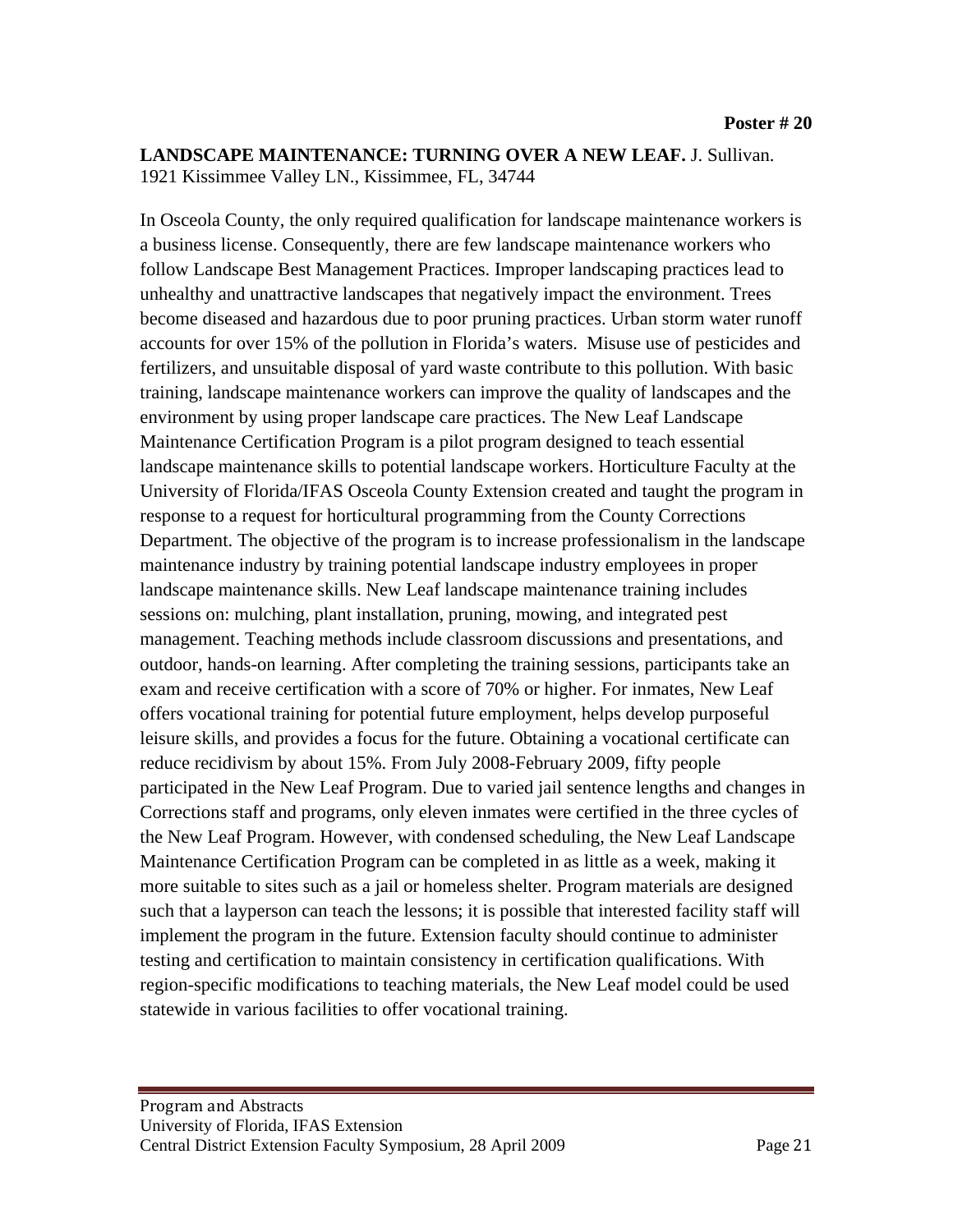The first annual Hay Production Field Day was held at a coastal hay field belonging to a member of the Lake Agricultural Advisory Board on September 25, 2008. **Objective:** For Lake County hay producers to attend an educational field day to learn about herbicide application and new equipment available for hay harvesting and production. **Educational Method:** The agent arranged an educational program teaching current herbicide recommendations for hay fields and the calibration of a tank sprayer. The clientele watched the demonstration of how to accurately calibrate the sprayer, and were given handy, pocket size cards with the instructions. The agent invited two tractor companies to bring equipment for display and demonstrations. **Results:** Several clientele responded that this method of calibration was very simple to apply. Sprayer calibration saves time and money for the producer. If the sprayer is not properly calibrated herbicide is wasted, losing valuable time and money. The equipment and the field technicians showing the equipment were a huge success. Clientele had many questions about repairing equipment they had purchased in the past and new equipment that was being displayed. The clientele also responded that being able to observe different equipment side by side helped them in making future equipment purchase decisions. **Conclusion:** Having the right hay equipment saves producers valuable time during production season because producers only have a very short window to cut, dry, and bale hay during peak production. The quality and value of hay depends on the equipment not breaking down and the ability to fix equipment yourself so that valuable time is not lost. The lunch and tents for the event were provided by the tractor companies displaying their products. The field day brought in new extension clientele and was a great learning and networking event for hay producers. There were 40 attendees at the hayfield day and each was given an exit survey.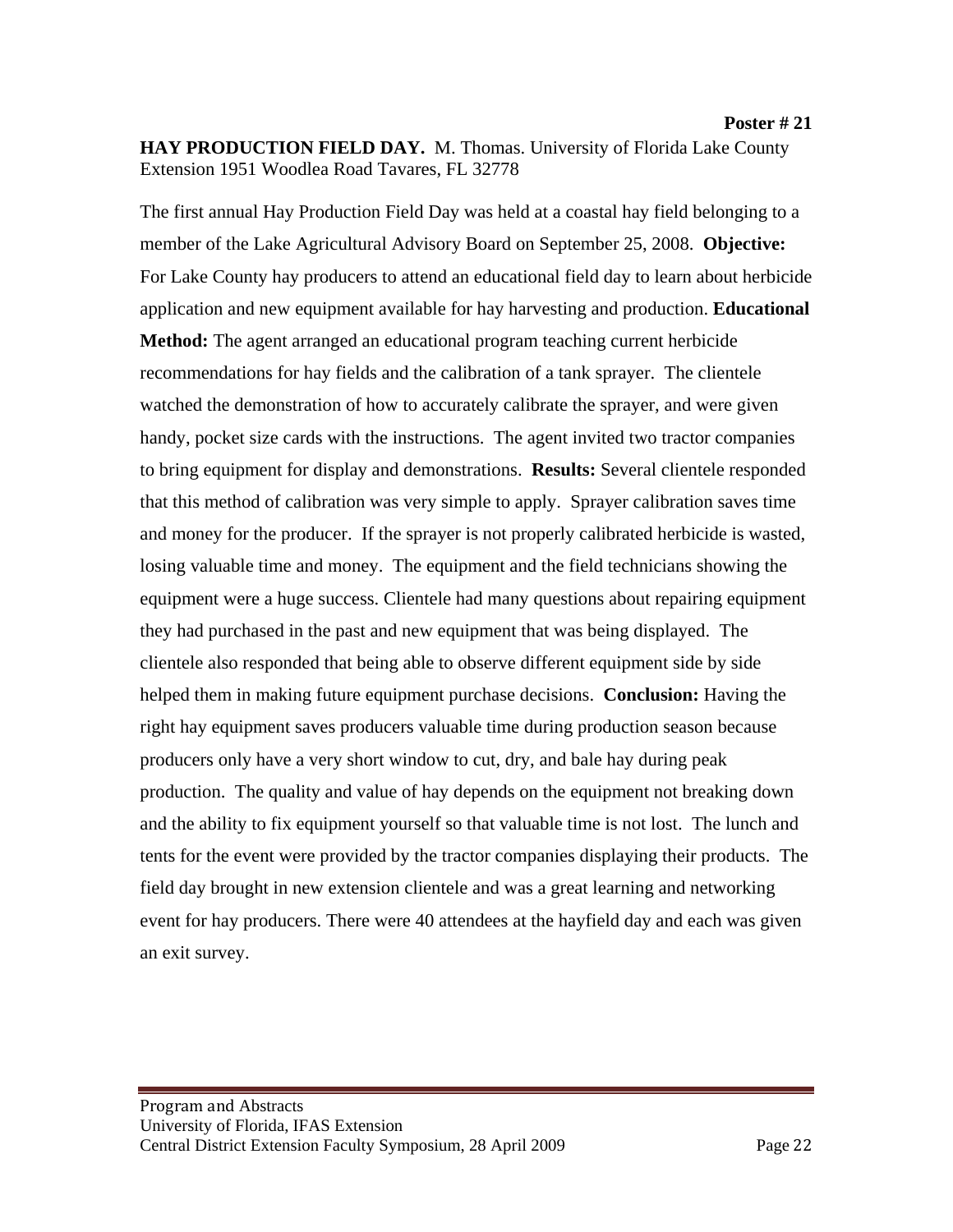**Poster # 22 UNDERSTANDING ULTRASOUND CARCASS DATA FOR MARKET STEERS, MARKET HOGS AND LIVESTOCK ULTRASOUND FREQUENTLY ASKED QUESTIONS (FAQ's).** John Mark Shuffitt and Amy Perryman. 2232 NE Jacksonville Road, Ocala, FL. 34470.

Although most 4H and FFA members participating in market steer or hog projects do an exemplary job raising their animals, many do not understand the importance of a high quality carcass or how carcass quality is related to the value of the meat products they are producing. Also, most of these participants do not understand ultrasound technology or the process of live carcass evaluation and how this data is used to determine carcass quality. This lack of understanding is evidenced by the number of repetitive questions from participants, their parents and adult leaders during the final weigh-in and the data collection process.

In an effort to provide a basic understanding of carcass quality and value, Amy Perryman; a Centralized Ultrasound Processing Lab (CUP) certified technician and Mark Shuffitt; Livestock Extension Agent III designed, developed and produced three large posters with the following information:

- 1. Livestock Ultrasound FAQ's (3' X 3') answering the following: What is Ultrasound? What is the technician looking for? Why is the oil used? How do I get the oil out of the hair coat?
- 2. The Ideal Steer Carcass  $(4' \times 6')$  delineating the primary cuts of beef including percent of total carcass, steer carcass data indicators with definitions, USDA beef quality grades, USDA beef yield grades with calculations and determining carcass value including calculations and images.
- 3. The Ideal Hog Carcass (4' X 6') is picturing the ideal market hog phenotype, pig carcass data indicators with definitions, USDA grade with calculations, muscle score explanation, primary cuts of the pig carcass as well as carcass weight, belly thickness and percent lean explanations with formulas for calculations including images.

Placing these posters in prominent locations at exhibit sites has resulted in a better understanding of carcass evaluation and quality as evidenced by a marked reduction of repetitive questions.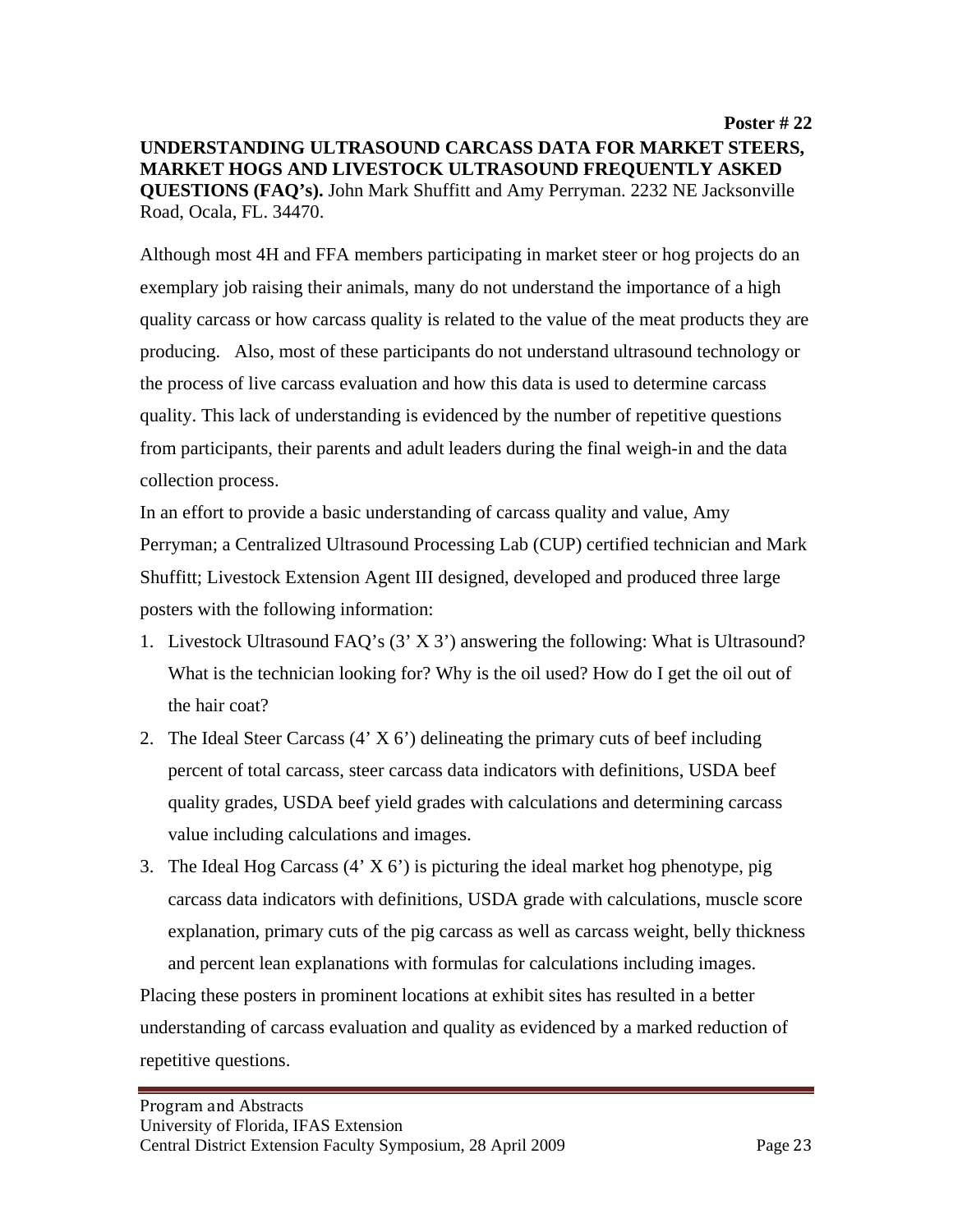**YOUTH ENTREPRENEURSHIP ENTERPRISE.** G. Sachs. 3125 Agricultural Center Drive, St. Augustine, FL 32092.

Entrepreneurs are an important part of America's economy. A global study conducted by researchers from Babson College, [London School of Business,](http://www.london.edu/) and the [Kauffman](http://web.kauffman.org/)  [Foundation](http://web.kauffman.org/) found that entrepreneurship is a major contributing factor to a country's economic well being. The presence of entrepreneurs in a community brings both economic growth as well as increased employment opportunities. Youth Entrepreneurship Enterprise is geared for 4-H youth ages 11-18 and uses a variety of educational delivery methods. Participation in the Youth Entrepreneurship Enterprise project provides youth with an understanding of the types of entrepreneurs, why entrepreneurs are important for our economy, marketing techniques, and what it takes to be a successful entrepreneur. Since its inception in the spring of 2008, there have been 47 youth participants who have either attended a series of educational sessions, a onetime workshop or a summer day camp. Three out of seven youth participating in the entrepreneurship project at the local level have made great strides in developing a working business. These participants designed a business plan, produced products to sell, and are now marketing and selling their products. In the spring of 2008, two \$50 micro loans were issued to youth entrepreneurs. This start up money contributed to the success of their businesses which has allowed them to repay their loan.